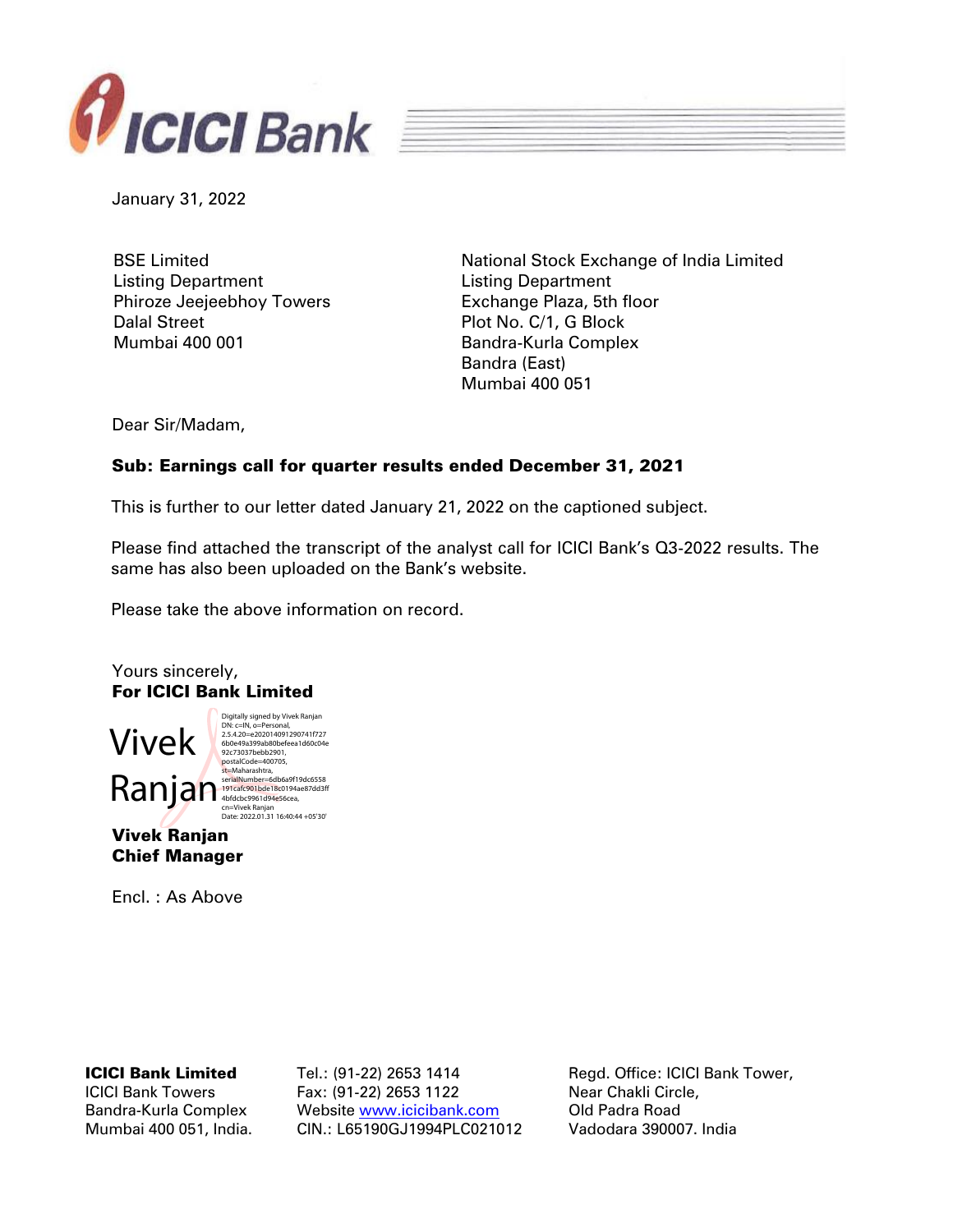# ICICI Bank Limited

# Earnings conference call - Quarter ended December 31, 2022 (Q3-2022)

#### January 22, 2022

Certain statements in this release relating to a future period of time (including inter alia concerning our future business plans or growth prospects) are forward-looking statements intended to qualify for the 'safe harbor' under applicable securities laws including the US Private Securities Litigation Reform Act of 1995. Such forwardlooking statements involve a number of risks and uncertainties that could cause actual results to differ materially from those in such forward-looking statements. These risks and uncertainties include, but are not limited to statutory and regulatory changes, international economic and business conditions, political or economic instability in the jurisdictions where we have operations, increase in nonperforming loans, unanticipated changes in interest rates, foreign exchange rates, equity prices or other rates or prices, our growth and expansion in business, the adequacy of our allowance for credit losses, the actual growth in demand for banking products and services, investment income, cash flow projections, our exposure to market risks, changes in India's sovereign rating, and the impact of the Covid-19 pandemic which could result in fewer business opportunities, lower revenues, and an increase in the levels of non-performing assets and provisions, depending inter alia upon the period of time for which the pandemic extends, the remedial measures adopted by governments and central banks, and the time taken for economic activity to resume at normal levels after the pandemic, as well as other risks detailed in the reports filed by us with the United States Securities and Exchange Commission. Any forward-looking statements contained herein are based on assumptions that we believe to be reasonable as of the date of this release. ICICI Bank undertakes no obligation to update forward-looking statements to reflect events or circumstances after the date thereof. Additional risks that could affect our future operating results are more fully described in our filings with the United States Securities and Exchange Commission. These filings are available at www.sec.gov.

This release does not constitute an offer of securities.

#### Moderator:

Ladies and gentlemen, good day and welcome to the ICICI Bank Q3 FY2022 Earnings Conference Call. As a reminder, all participant lines will be in listen-only mode, and there will be an opportunity for you to ask questions after the presentation concludes. Should you need assistance during the conference call, please signal an operator by pressing '\*' then '0' on your touchtone phone. Please note that this conference is being recorded. I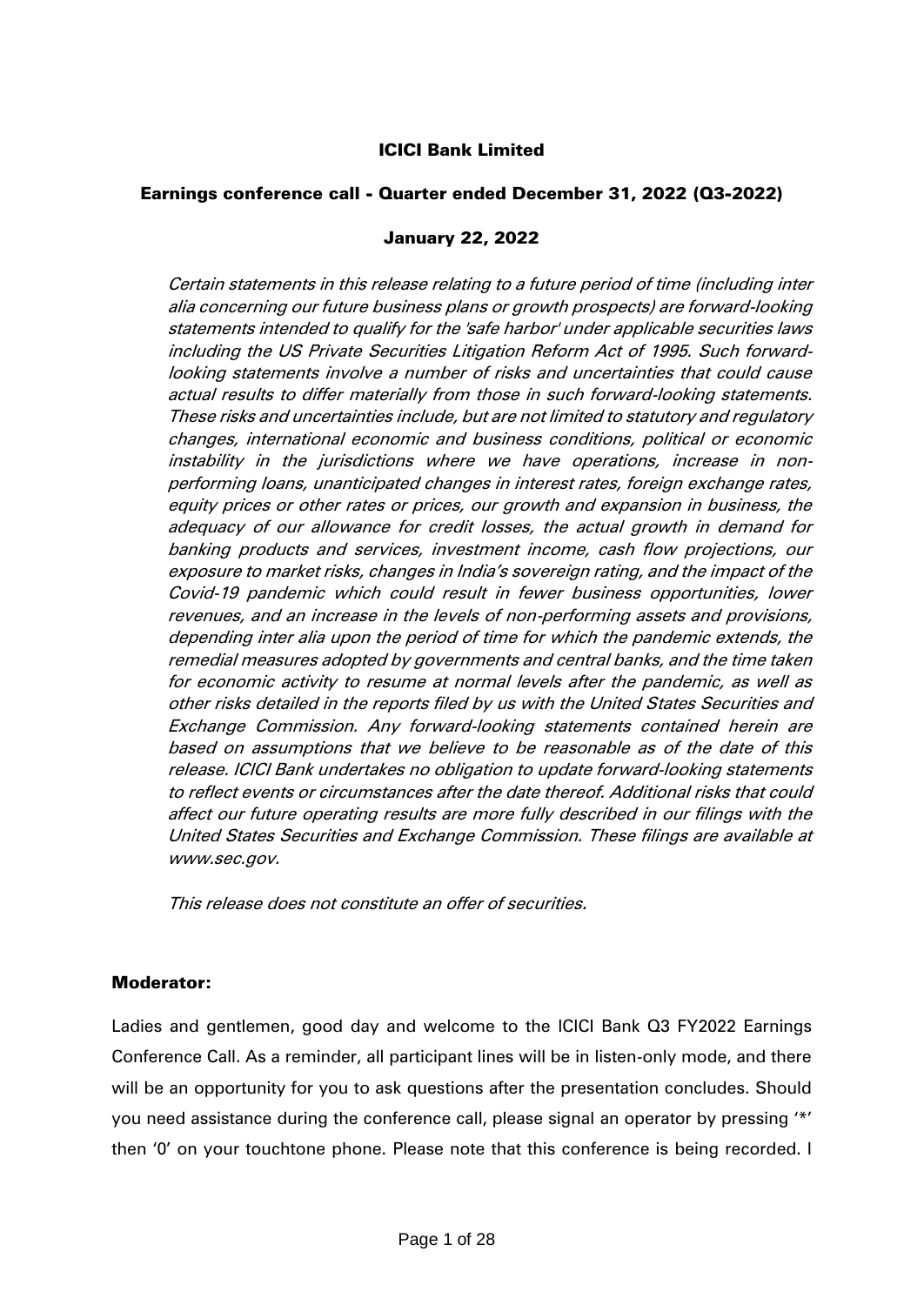now hand the conference over to Mr. Sandeep Bakhshi -- Managing Director and CEO of ICICI Bank. Thank you and over to you, sir.

# Sandeep Bakhshi:

Good evening to all of you and welcome to the ICICI Bank Earnings Call to discuss the results for Q3 of FY2022. Joining us today on this call are Vishakha, Anup, Sandeep Batra, Rakesh and Anindya.

We hope that you are safe and in good health.

The Bank's Ultra Frequency Index, comprising several high frequency indicators tracked by our Economic Research Group rose from 110.3 in end-October to 117.6 in December, indicating a sustained improvement in economic activity. This was on the back of improvement in indicators such as power demand, rail freight revenues, e-way bill generation and labour force participation. While there has been a sharp rise in Covid-19 cases in recent weeks, the impact of the third wave has been mild so far. Vaccination coverage has continued to increase and the Government of India has recently expanded the vaccination programme to the age bracket of 15 to 18 and announced a precautionary third dose of vaccine for identified categories. While the trajectory of the pandemic is still evolving and the recent increase in cases has slowed the pace of economic activities in January, we expect the economy to regain momentum as this wave abates. We would like to thank the medical and health workers' fraternity for their tireless effort in this fight against Covid-19.

At ICICI Bank, we aim to create holistic value propositions for our customers through our 360-degree customer-centric approach and focus on opportunities across client and segment ecosystems. Our cross-functional teams seek to tap into key customer and market segments, enabling 360-degree coverage of customers and increase in wallet share. We aim to steadily grow our business within our strategic framework and strengthen our franchise, delivery, and servicing capabilities, backed by a range of digital initiatives.

Coming to the quarterly performance against this framework: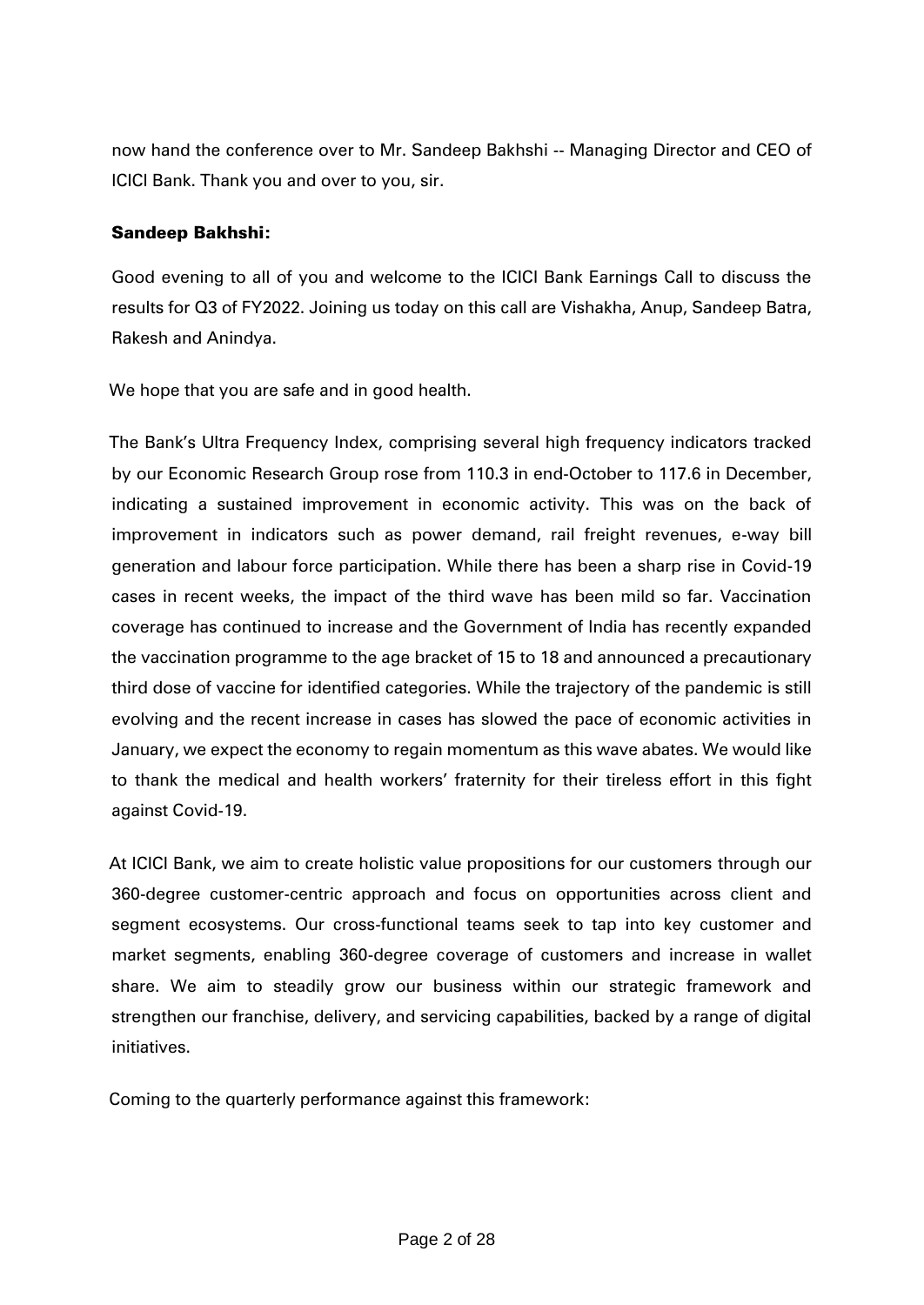# First- Growth in the core operating profit in a risk-calibrated manner through the focused pursuit of target market segments.

The core operating profit increased by 24.9% year-on-year to 100.60 billion Rupees in this quarter. The profit after tax grew by 25.4% year-on-year to 61.94 billion Rupees in this quarter.

# Second-Further enhancing our strong deposit franchise

Growth in deposits was 16.4% year-on-year at December 31, 2021. During the quarter, average current account deposits increased by 33.7% year-on-year and average savings account deposits by 24.7% year-on-year. The liquidity coverage ratio for the quarter was 130%, reflecting continued surplus liquidity. Our cost of deposits continues to be among the lowest in the system.

Third-Growing our loan portfolio in a granular manner with a focus on risk and reward

The retail loan portfolio grew by 18.6% year-on-year and 5.1% sequentially at December 31, 2021. Disbursements across various retail products increased or were at a similar level compared to the previous quarter. The business banking portfolio grew by 38.5% yearon-year and 8.8% sequentially at December 31, 2021. The SME portfolio grew by 34.2% year-on-year and 9.7% sequentially.

The growth in the domestic corporate portfolio was 12.5% year-on-year and 9.0% sequentially at December 31, 2021. The growth was driven by disbursements to well-rated corporates and in line with our risk framework.

The domestic loan portfolio grew by 17.9% year-on-year and 6.5% sequentially. The overall loan portfolio grew by 16.4% year-on-year and 6.4% sequentially at December 31, 2021.

# Fourth-Leveraging digital across our business

Our digital platforms are continuously evolving with the objective of creating end-to-end seamless digital journeys, offering personalised solutions and value added features to customers and enabling more effective data-driven cross-sell and up-sell. Our open architecture based mobile banking app, iMobile Pay, offers a wide variety of products,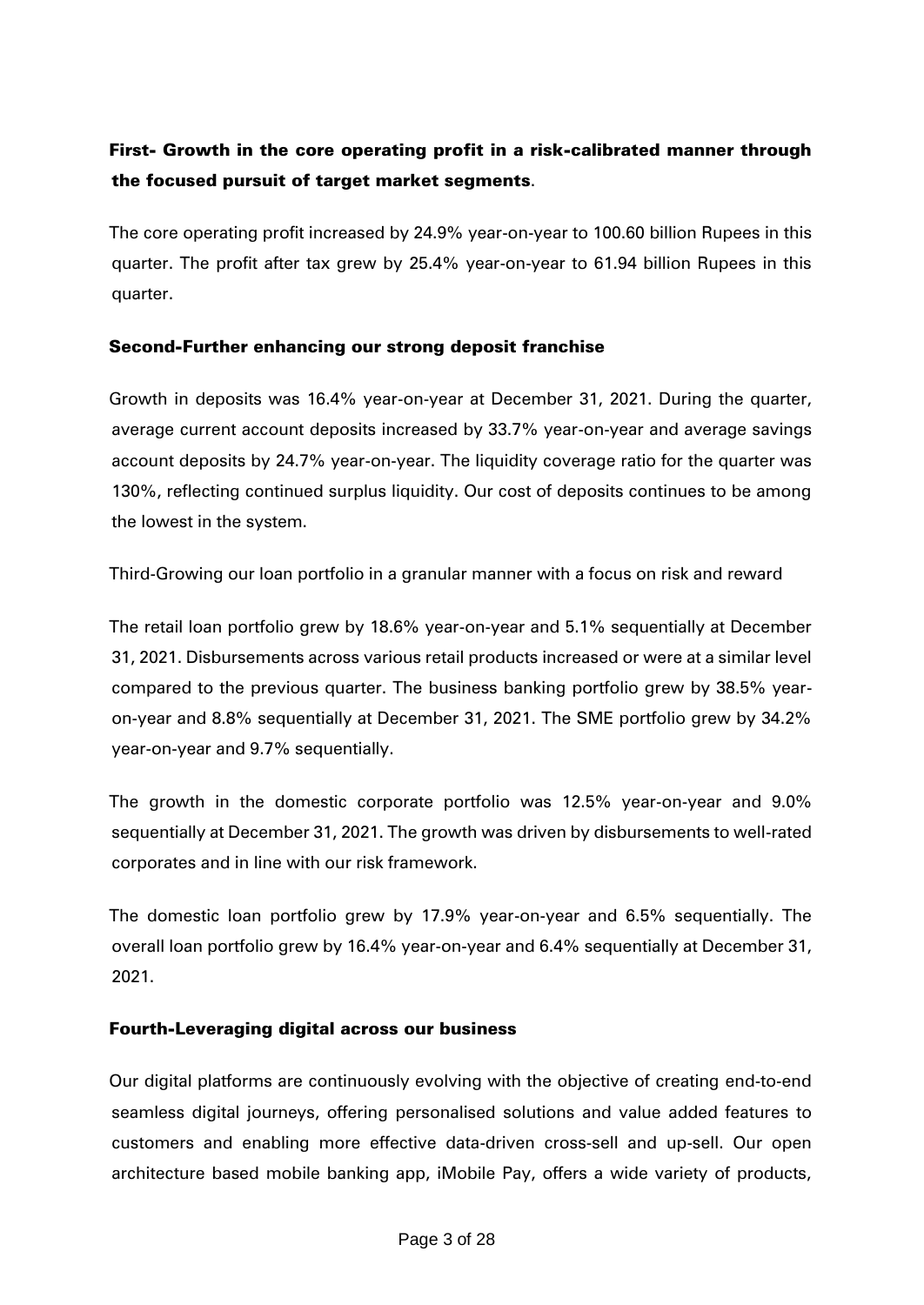services and features and helps us to acquire new customers. The growth in our SME and business banking portfolios has been driven by our digital offerings and platforms like InstaBIZ and Merchant Stack. Our solutions for corporates comprising our various modular platforms, and our extensive client coverage have supported the growth in our average current account deposits. Process decongestion across products and customer segments is a key element of our strategy. We had made detailed presentations on these areas at our analyst day in December and have shared some details in slides 18 to 31 of the investor presentation.

# Fifth - Protecting the balance sheet from potential risks

Net NPAs declined by 10.0% sequentially to 73.44 billion Rupees at December 31, 2021 from 81.61 billion Rupees at September 30, 2021. The net NPA ratio declined to 0.85% at December 31, 2021 from 0.99% at September 30, 2021. During the quarter, there were net deletions from gross NPAs of 1.91 billion Rupees, excluding write-offs and sale. The total provisions during the quarter were 20.07 billion Rupees or 20.0% of core operating profit and 1.01% of average advances. The provision coverage ratio on NPAs was 79.9% at December 31, 2021. In addition, the Bank continues to hold Covid-19 provisions of 64.25 billion Rupees or about 0.8% of total loans as of December 31, 2021.

#### Sixth- Maintaining a strong capital base

The capital position of the Bank continued to be strong with a CET-1 ratio of 17.64% at December 31, 2021, including profits for 9M of 2022. The Tier 1 ratio was 18.81% and the total capital adequacy ratio was 19.79% at December 31, 2021. Further, the market value of the Bank's investments in listed entities of the Group is about 940 billion Rupees.

Looking ahead, we see many opportunities to grow our core operating profit in a riskcalibrated manner. We are reimagining customer journeys with personalised and omnichannel experiences. Our ecosystem-based approach helps our customers to manage their business across the value chain efficiently, and has created new opportunities for us across businesses. We are investing in analytics capabilities and technology to enhance our offerings to customers and to build a robust future-ready architecture. We continue to be guided by the twin principles of "One Bank, One RoE", emphasising the goal of maximizing our share of target market across all products and services and "Fair to Customer, Fair to Bank", emphasising the need to deliver fair value to customers while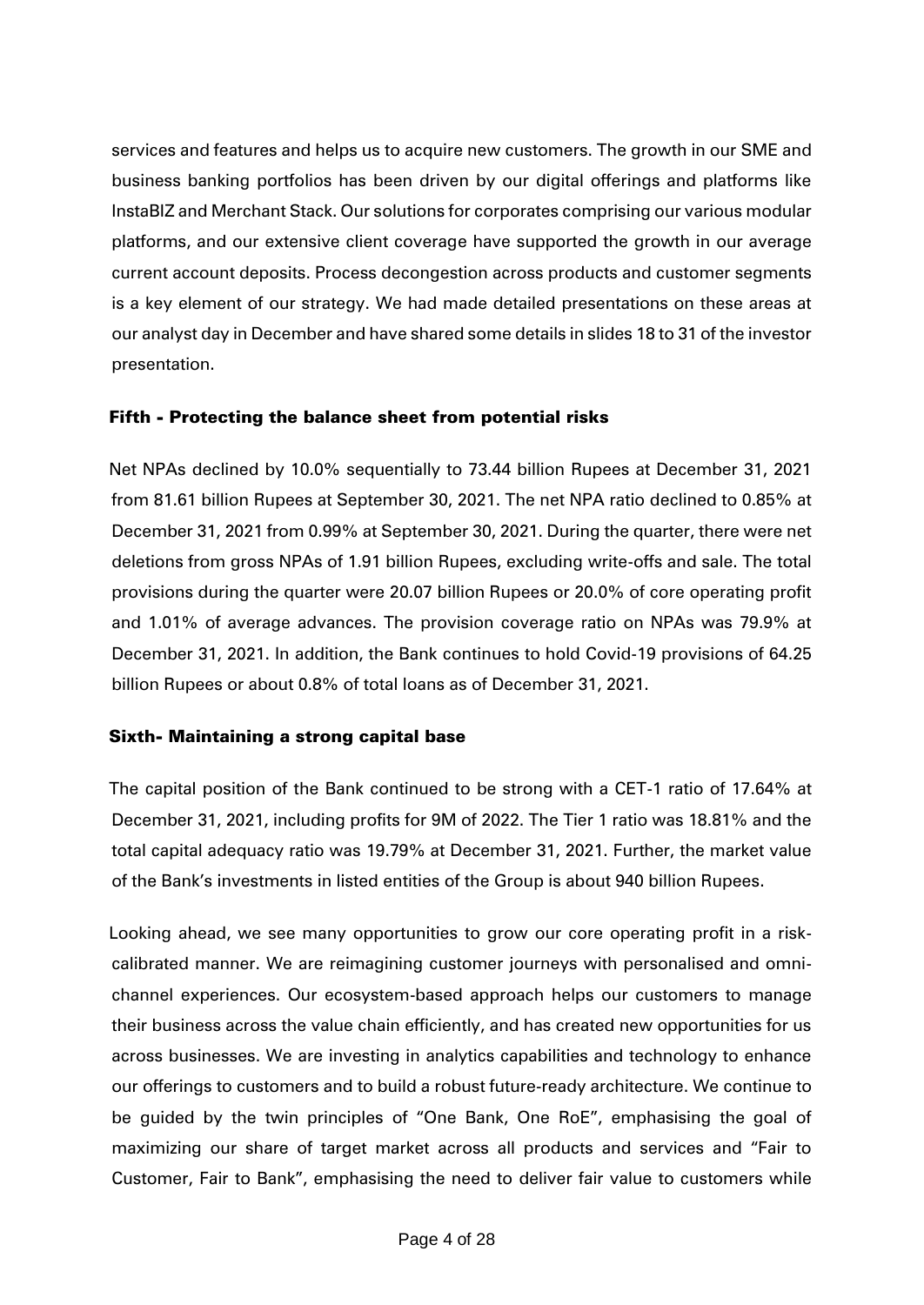creating value for shareholders. We remain focused on delivering consistent and predictable returns to our shareholders. I now hand the call over to Rakesh.

#### Rakesh Jha:

Thank you, Sandeep. I will talk about balance sheet growth, credit quality, P&L details, growth in digital offerings, portfolio trends and performance of subsidiaries.

#### A. Balance sheet growth

Sandeep covered the loan growth across various segments. Coming to the growth across retail products, the mortgage portfolio grew by 23.3% year-on-year, rural loans by 9.4% and auto loans by 11.9%. The commercial vehicles and equipment portfolio declined by 2.8% year-on-year. Growth in the personal loan and credit card portfolio was 25.3% yearon-year. This portfolio was 797.63 billion Rupees or 9.8% of the overall loan book at December 31, 2021.

The overseas loan portfolio declined by 5.5% year-on-year and grew by 5.1% sequentially at December 31, 2021. The sequential increase in the overseas loan portfolio was primarily due to increase in the India-linked trade finance book. The overseas loan portfolio was 5.0% of the overall loan book at December 31, 2021. The non-India linked corporate portfolio reduced by 57.8% or about 941 million US Dollars year-on-year and 15.8% or about 129 million US Dollars sequentially, at December 31, 2021. We have provided the breakup of our overseas corporate portfolio on slide 16 of the investor presentation.

Coming to the funding side: average savings account deposits increased by 24.7% yearon-year and 5.2% sequentially. Average current account deposits increased by 33.7% year-on-year and 11.9% sequentially. This quarter the flows related to IPOs and capital markets were high and contributed to the average current account balances. Total term deposits grew by 12.1% year-on-year to 5.4 trillion Rupees at December 31, 2021.

# B. Credit quality

During the quarter, there were net deletions from gross NPAs of 1.91 billion Rupees compared to net additions of 0.96 billion Rupees in the previous quarter. There were net additions of 1.26 billion Rupees to gross NPAs in the retail and business banking portfolios and net deletions of 3.17 billion Rupees to gross NPAs in the corporate and SME portfolios.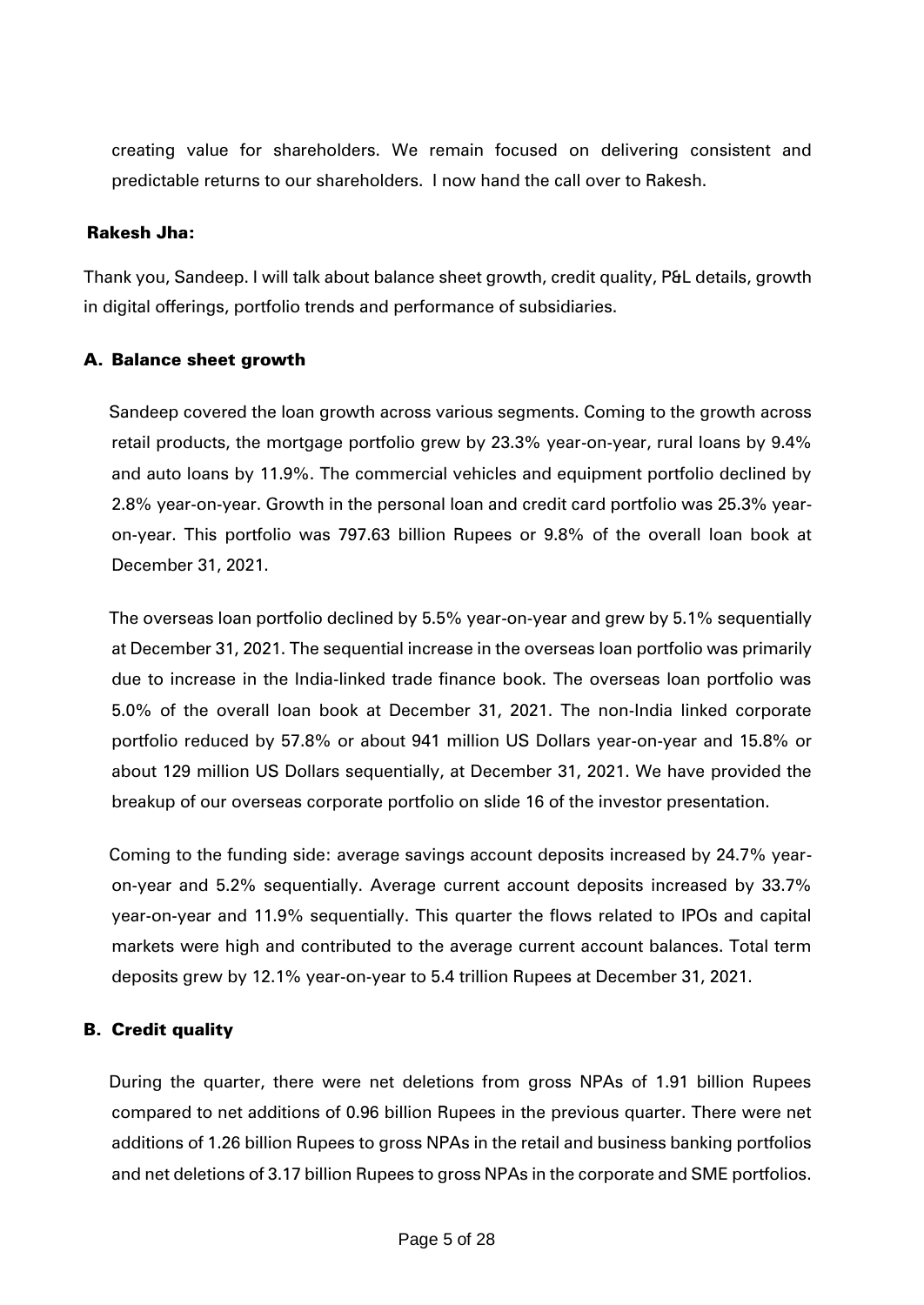The gross NPA additions declined to 40.18 billion Rupees in the current quarter from 72.31 billion Rupees in Q1 and 55.78 billion Rupees in Q2 this year. The gross NPA additions from the retail and business banking portfolio were 38.53 billion Rupees and from the corporate and SME portfolio were 1.65 billion Rupees. There were gross NPA additions of about 6.14 billion Rupees from the kisan credit card portfolio in the current quarter. We typically see higher NPA additions from the kisan credit card portfolio in the first and third quarter of a fiscal year.

Recoveries and upgrades from NPAs, excluding write-offs and sale, were 42.09 billion Rupees. There were recoveries and upgrades of 37.27 billion Rupees from the retail and business banking portfolio and 4.82 billion Rupees from the corporate and SME portfolio. The gross NPAs written-off during the quarter were 40.88 billion Rupees. The Bank sold gross NPAs amounting to 1.05 billion Rupees in Q3 of 2022 on a cash basis.

The non-fund based outstanding to borrowers classified as non-performing was 36.38 billion Rupees as of December 31, 2021 compared to 37.14 billion Rupees at September 30, 2021. The Bank holds provisions amounting to 19.57 billion Rupees as of December 31, 2021 on this non-fund based outstanding.

The total fund based outstanding to all standard borrowers, under resolution as per various guidelines was 96.84 billion Rupees or about 1.2% of the total loan portfolio at December 31, 2021. Of the total fund based outstanding under resolution at December 31, 2021, 64.74 billion Rupees was from the retail and business banking portfolio and 32.10 billion Rupees was from the corporate and SME portfolio. The Bank holds provisions of 24.36 billion Rupees against these borrowers, which is higher than the requirement as per RBI guidelines. Over 95% of the loans under resolution in the retail and business banking portfolio are secured loans.

# C. P&L Details

Net interest income increased by 23.4% year-on-year to 122.36 billion Rupees. Interest on income tax refund was 1.81 billion Rupees this quarter compared to 0.30 billion Rupees in the previous quarter and 1.96 billion Rupees in Q3 of last year. The net interest margin was at 3.96% in this quarter compared to 4.00% in the previous quarter and 3.67% in Q3 of last year. The impact of interest on income tax refund on net interest margin was 6 bps in Q3 of this year compared to 1 bps in the previous quarter and 7 bps in Q3 of last year. The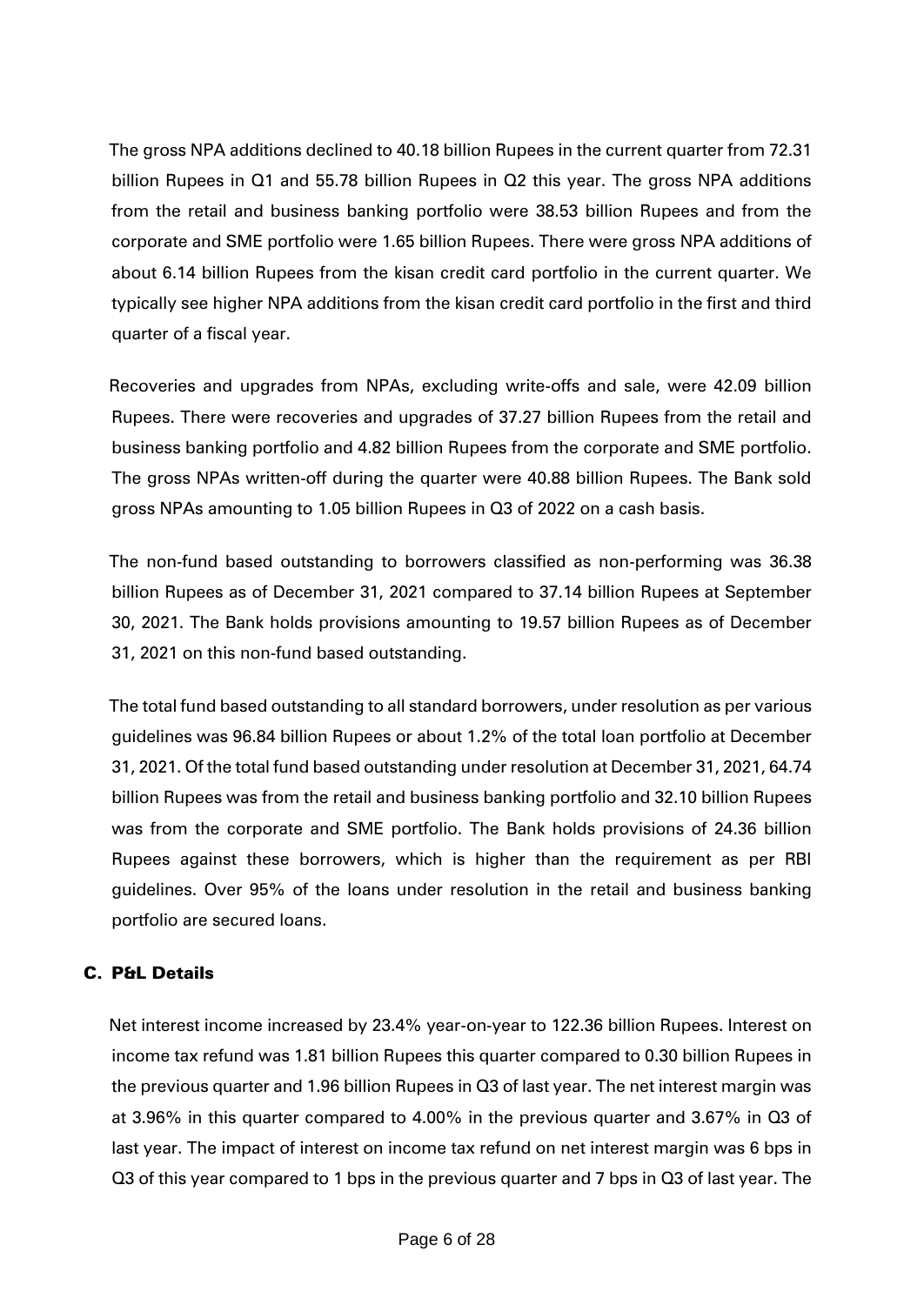domestic NIM was at 4.06% this quarter compared to 4.09% in previous quarter and 3.78% in Q3 last year. Overseas margins were at 0.28%. The cost of deposits was 3.47% in Q3 compared to 3.53% in Q2. The sequential decline in net interest margin during the quarter was mainly due to decline in yield on advances, partly offset by decline in cost of deposits and higher interest on income tax refund. Of the total domestic loans, interest rates on 38% are linked to repo rate and 7% to other external benchmarks.

Non-interest income, excluding treasury income, grew by 24.9% year-on-year to 48.99 billion Rupees in Q3 of 2022

- Fee income increased by 19.2% year-on-year to 42.91 billion Rupees in Q3 driven by growth across various segments. Fees from retail, business banking and SME customers grew by 16.3% year-on-year and constituted about 76% of the total fees in this quarter.
- Dividend income from subsidiaries and listed entities was 6.03 billion Rupees in this quarter compared to 3.56 billion Rupees in Q3 of last year. The dividend income this quarter includes interim dividend of ICICI General and higher interim dividend from ICICI Securities and ICICI AMC compared to Q3 of last year.

On Costs: The Bank's operating expenses increased by 22.4% year-on-year in Q3 partially reflecting the slightly lower base of Q3 last year. The employee expenses increased by 27.4% year-on-year. The Bank had about 102,000 employees at December 31, 2021. The employee count has increased by about 9,900 in the last 12 months. Employee expenses in Q3 include an impact of about 0.69 billion Rupees due to fair valuation of ESOPs granted to all employees post April 1, 2021 for the current quarter as required by RBI guidelines. Non-employee expenses increased by 19.9% year-on-year in this quarter primarily due to retail business and technology related expenses. We continue to invest in technology to enhance our offerings to customers as well as the scalability, flexibility and resilience of our technology architecture. The technology expenses were about 8.4% of our operating expenses in 9M of 2022.

The core operating profit increased by 24.9% year-on-year and 5.7% sequentially to 100.60 billion Rupees in this quarter.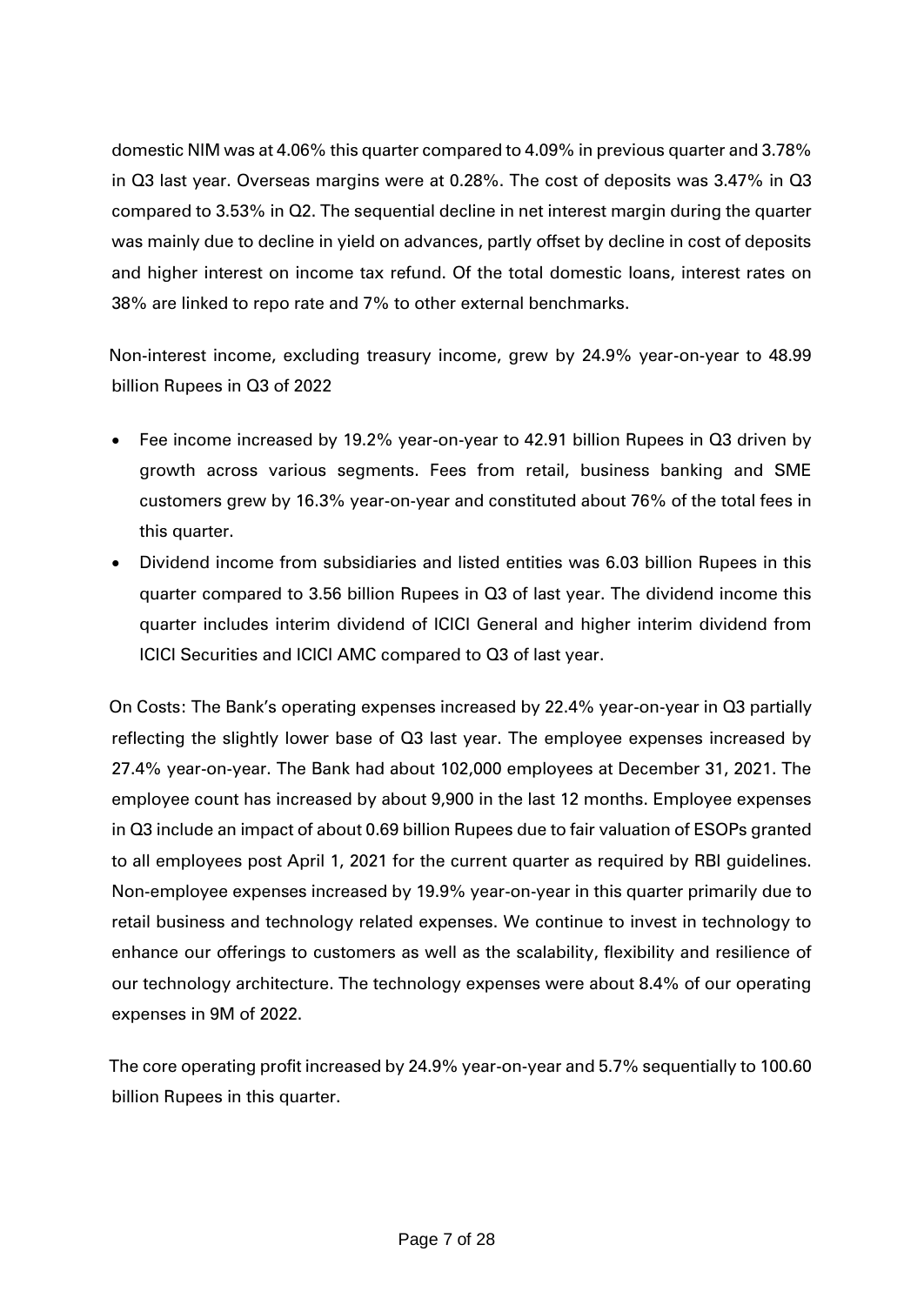There was a treasury gain of 0.88 billion Rupees in Q3 compared to 3.97 billion Rupees in Q2 and 7.66 billion Rupees in Q3 of the previous year. Treasury income in Q3 of last year included gains of 3.29 billion Rupees from sale of shares of ICICI Securities.

The total provisions during the quarter were 20.07 billion Rupees or 20.0% of core operating profit and 1.01% of average advances. The provisions this quarter include 4.65 billion Rupees of higher provision against security receipts and 4.47 billion Rupees of higher provision on loans under resolution on a prudent basis. There was no writeback of Covid-19 related provisions during the quarter. The provisioning coverage on NPAs continued to be robust at 79.9% as of December 31, 2021. In addition, we hold 24.36 billion Rupees of provisions on borrowers under resolution and Covid-19 related provisions of 64.25 billion Rupees. The Covid-19 provisions are about 0.8% of loans. At December 31, 2021, the total provisions, other than specific provisions on NPAs, were 160.26 billion Rupees or 2.0% of loans.

The profit before tax grew by 33.9% year-on-year to 81.41 billion Rupees in this quarter from 60.78 billion Rupees in Q3 of last year. The tax expense was 19.47 billion Rupees in this quarter compared to 11.38 billion Rupees in the corresponding quarter last year. The profit after tax grew by 25.4% year-on-year to 61.94 billion Rupees in this quarter compared to 49.40 billion Rupees in Q3 of last year.

The consolidated profit after tax was 65.36 billion Rupees this quarter compared to 54.98 billion Rupees in Q3 of last year.

# D. Growth in digital offerings

Leveraging digital and technology across businesses is a key element of our strategy of growing the risk calibrated core operating profit. We have seen significant increase in the adoption of our mobile banking app, iMobile Pay. There have been 5.3 million activations of iMobile Pay by non-ICICI Bank account holders as of end-December. The value of transactions by non-ICICI Bank account holders grew by 73% sequentially in Q3 of 2022.

The value of credit card spends in Q3-2022 was 2.2 times the value of credit card spends in Q3-2021 and grew by 27% sequentially.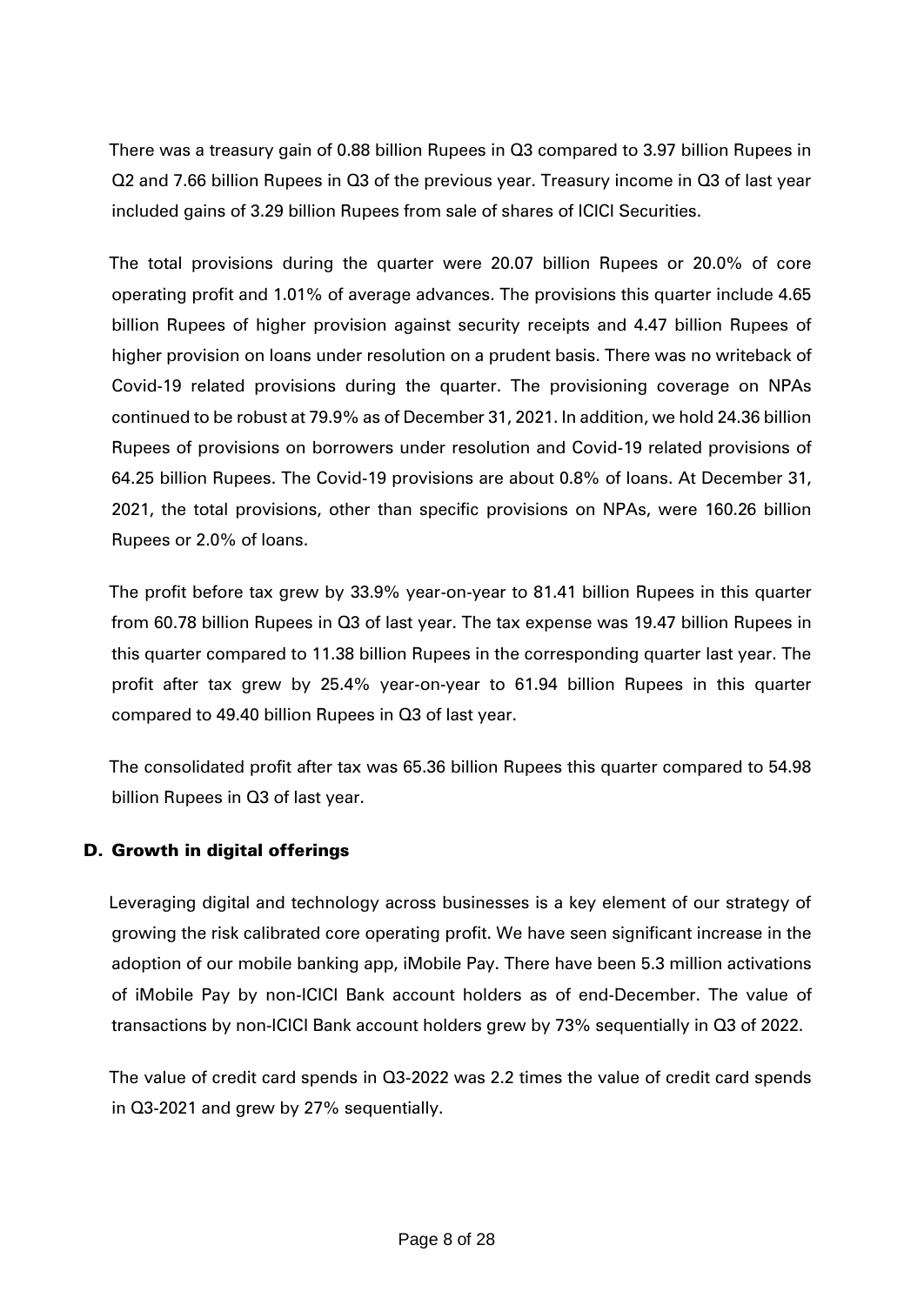The value of financial transactions on InstaBIZ grew by about 68% year-on-year in the current quarter. The value of transactions on the supply chain platforms in the current quarter was 3.5 times the value of transactions in Q3 last year.

The proportion of end-to-end digital sanctions and disbursements across various products has been increasing steadily. About 33% of our mortgage sanctions and 43% of our personal loan disbursements, by volume, were end-to-end digital in 9M of 2022. About 95% of the overdraft facilities set up for business banking current account customers were end-to-end digital in 9M of 2022.

The Bank had launched ICICI STACK for corporates and has created more than 20 industry specific STACKs which provide bespoke and purpose-based digital solutions to corporate clients and their ecosystems. The volume of transactions through these solutions in Q3- 2022 was 3.7 times the volume of tranasctions in Q3-2021.

The Bank recently launched TradeEmerge for importers and exporters across India, offering banking as well as value-added services. This initiative makes cross border trade hassle-free, quick and convenient, as it offers an array of services in one place.

# E. Portfolio information

We have been growing our loan portfolio in a granular manner with a focus on risk and reward. Our retail portfolio has been built based on proprietary data and analytics in addition to bureau checks, utilising the existing customer database for sourcing in key retail asset products through cross sell and up-sell and pricing in relation to the risk. In the business banking and SME business, our focus is on parameterised and programme based lending, granularity, collateral and robust monitoring. We have given further information on our retail and business banking portfolio in slides 42 to 45 of our investor presentation.

The loan and non-fund based outstanding to performing corporate and SME borrowers rated BB and below was 118.42 billion Rupees at December 31, 2021 compared to 127.14 billion Rupees at September 30, 2021. The amount of 118.42 billion Rupees at December 31, 2021 includes 27.97 billion Rupee of loans under resolution. The details are given on slide 40 and 41 of the investor presentation.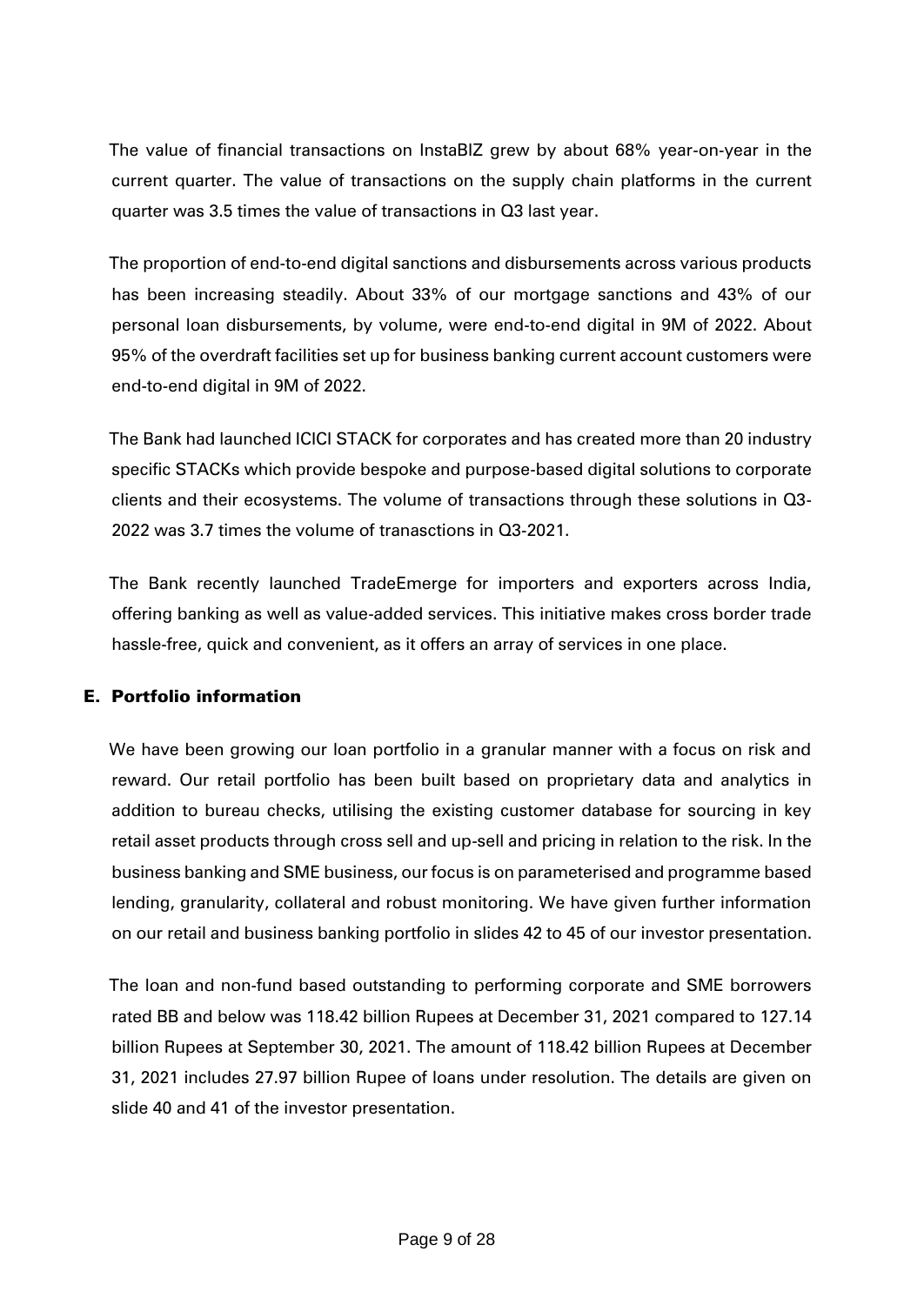Similar to the last quarter, other than three accounts, one each in construction, power and telecom sectors, the maximum single borrower outstanding in the BB and below portfolio was less than 6 billion Rupees at December 31, 2021. At December 31, 2021, we held provisions of 15.75 billion Rupees on the BB and below portfolio compared to 9.60 billion Rupees at September 30, 2021. This includes provisions held against borrowers under resolution included in this portfolio.

The builder portfolio including construction finance, lease rental discounting, term loans and working capital loans was 257.53 billion Rupees at December 31, 2021 compared to 228.14 billion Rupees at September 30, 2021. The builder portfolio is about 3% of our total loan portfolio. Our portfolio is granular in nature with the larger exposures being to wellestablished builders and this is also reflected in the sequential increase in the portfolio. About 11% of our builder portfolio at December 31, 2021 was either rated BB and below internally or was classified as non-performing, compared to 13% at September 30, 2021.

The total outstanding to NBFCs and HFCs was 675.86 billion Rupees at December 31, 2021 compared to 605.11 billion Rupees at September 30, 2021. The total outstanding loans to NBFCs and HFCs were about 7% of our advances at December 31, 2021. The details are given on slide 47 of the investor presentation. The sequential increase in the outstanding to NBFCs and HFCs is mainly due to disbursements to PSU entities, entities having long vintage and owned by banks and well-established corporate groups. The proportion of the NBFC and HFC portfolio internally rated BB and below or non-performing is less than 0.4% as of December 31, 2021.

# F. Subsidiaries and key associates

The details of the financial performance of subsidiaries and key associates is covered in slides 52 to 54 and slides 73 to 78 in the investor presentation.

The new business premium of ICICI Life grew by 29.7% year-on-year to 102.48 billion Rupees in 9M this year. The VNB margin increased from 25.1% in FY2021 to 27.1% in 9M this year. The value of new business increased by 34.8% year-on-year to 13.88 billion Rupees in 9M this year. The profit after tax of ICICI Life was 5.69 billion Rupees in 9M this year compared to 8.96 billion Rupees in 9M of last year. ICICI Life had a net loss of 1.86 billion Rupees in Q1 this year primarily because of Covid-19 claims and provisions made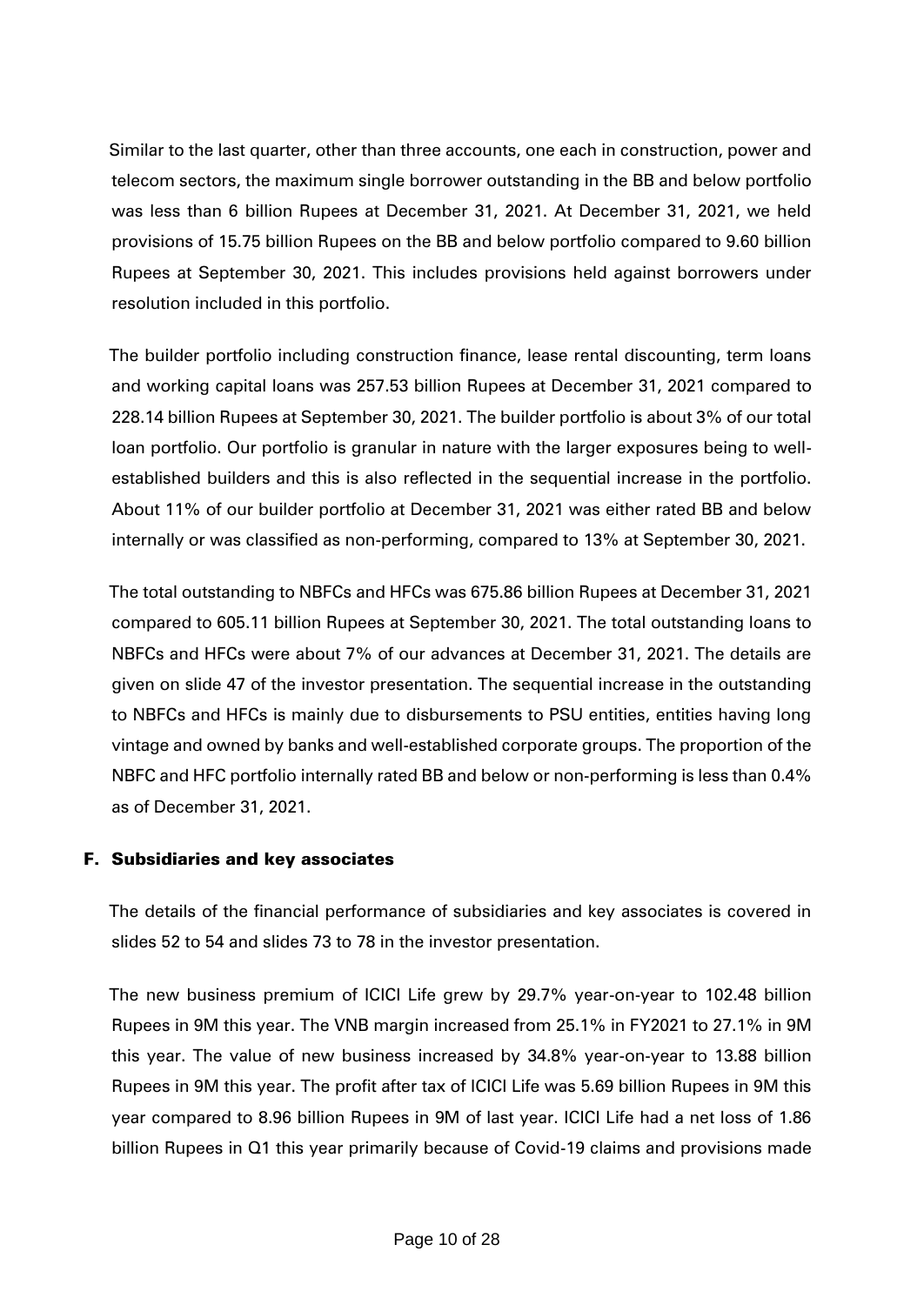for incurred but not reported claims. The profit after tax was 3.11 billion Rupees in this quarter compared to 3.06 billion Rupees in Q3 of last year.

Gross Direct Premium Income of ICICI General was 133.11 billion Rupees in 9M this year compared to 105.25 billion Rupees in 9M last year. The combined ratio was 111.0% in 9M of this year compared to 99.1% in 9M last year. The profit after tax was 3.18 billion Rupees this quarter compared to 3.14 billion Rupees in Q3 last year. Prior period numbers are not comparable due to the reflection of the general insurance business of Bharti AXA in the current period numbers.

The profit after tax of ICICI AMC was 3.34 billion Rupees in this quarter compared to 3.58 billion Rupees in Q3 of last year.

The profit after tax of ICICI Securities, on a consolidated basis, increased by 42.3% yearon-year to 3.80 billion Rupees in this quarter from 2.67 billion Rupees in Q3 of last year.

ICICI Bank Canada had a profit after tax of 11.5 million Canadian dollars in this quarter compared to 5.1 million Canadian dollars in Q3 last year and 8.4 million Canadian dollars in Q2 this year. The sequential increase in profit after tax of ICICI Bank Canada is mainly due to writeback of provisions. The loan book of ICICI Bank Canada at December 31, 2021 declined by 4.8% year-on-year. ICICI Bank Canada has repatriated CAD 220 million of equity capital to ICICI Bank in January 2022.

ICICI Bank UK had a profit after tax of 3.0 million US dollars this quarter compared to 2.2 million US dollars in Q3 of last year and 2.0 million US dollars in Q2 this year. The loan book of ICICI Bank UK at December 31, 2021 declined by 21.3% year-on-year and 2.2% sequentially.

As per Ind AS, ICICI Home Finance had a profit after tax of 0.48 billion Rupees in the current quarter compared to 0.03 billion Rupees in Q3 of last year and 0.46 billion Rupees in Q2 this year. The year-on-year increase in profit after tax is mainly due to decline in cost of funds and lower provisions.

With this, we conclude our opening remarks and we will now be happy to take your questions.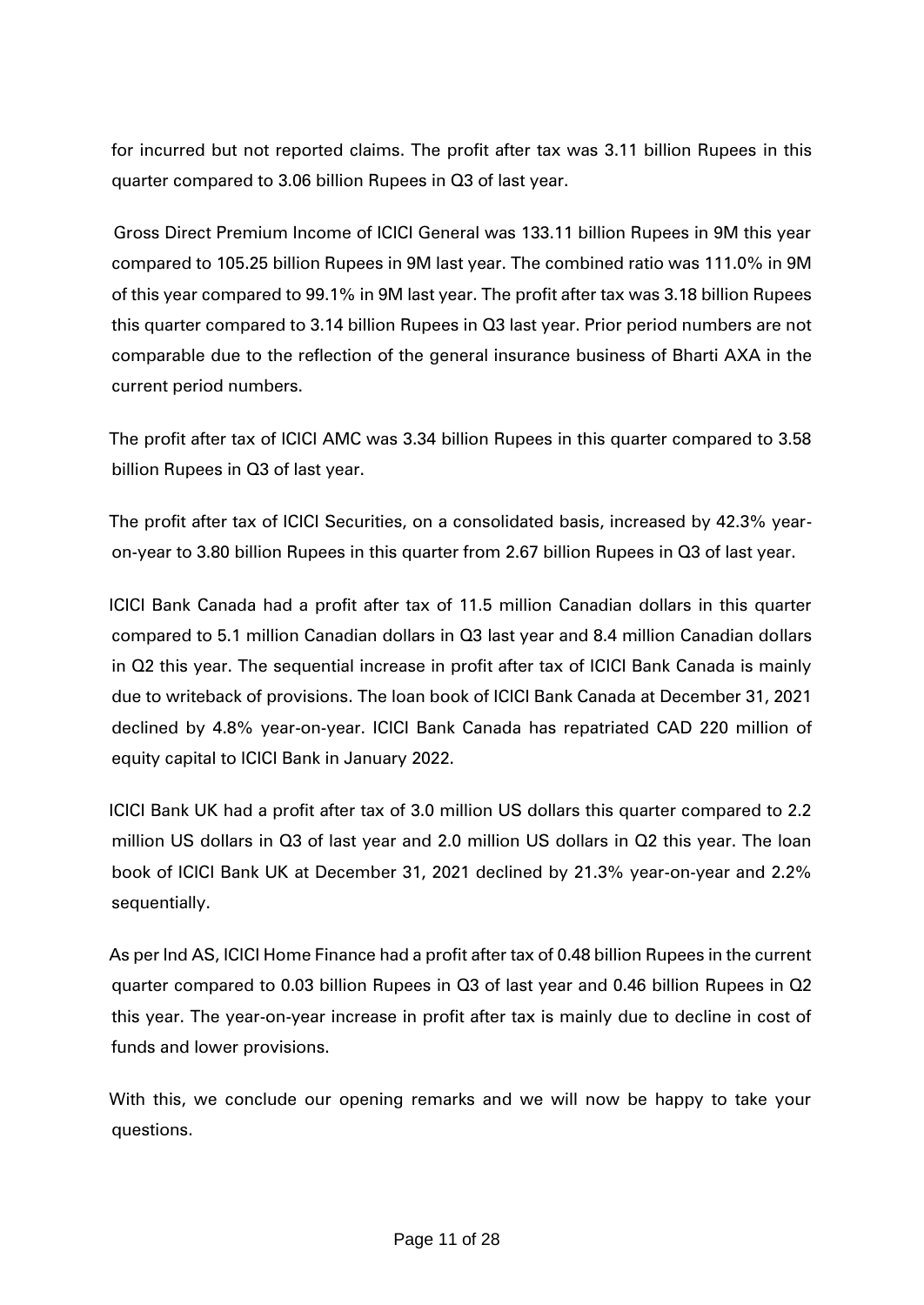### Moderator:

We will now begin the question-and-answer session. The first question is from line of Mahrukh Adajania from Elara Capital. Please go ahead.

# Mahrukh Adajania:

Congratulations. My first question is on fee. The fee growth has been very strong for the second consecutive quarter. Would cards be the biggest delta? Would there be any risk to card fees in the near to medium term?

#### Rakesh Jha:

The fee growth that we have seen has been strong across various segments such as retail assets, credit cards, payments, wholesale banking, small businesses and SME. We have seen an overall growth across businesses and across products as well. Cards is of course an important part of our overall fees and it will continue to be so.

# Mahrukh Adajania:

But any near term or medium term risk that you see to the strength in fee income from credit cards or any other products but mainly from cards?

# Rakesh Jha:

Nothing specific per se. I think there are definitely some industry trends in terms of lower penal charges and late payment fees. But overall, we don't see any specific worry. Of course, we have to keep track of regulatory changes or market changes. So, that is very difficult to predict. Otherwise, I think across segments, we have been seeing a reasonably good growth in fee revenues.

# Mahrukh Adajania:

My second question is on operating expenses. So, you did give out the tech spends for the first nine months. But just in non-employee operating expenses especially, what is the biggest driver in Q3-2022? Would it be collections, growth or tech related?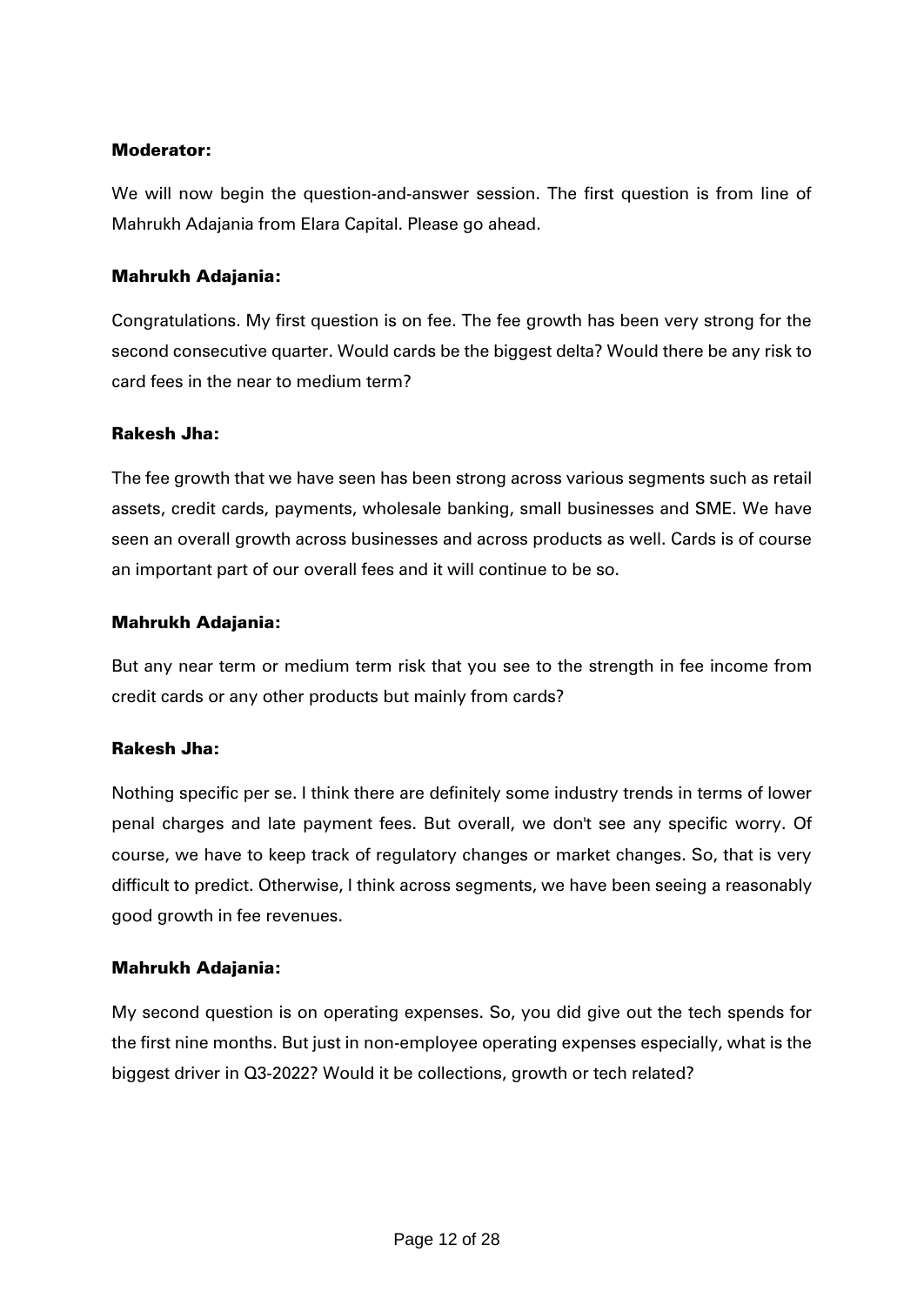So, actually in Q3 there is always a higher amount of advertisement and promotion and all expenses linked to the festive season. So, every time you will see from Q2 to Q3 the sequential increase, the larger part comes from there. In addition to that, we would have seen an increase in the technology expenses. We have been purchasing priority sector lending certificates, so that cost would have also gone up. So, these are the costs which would have gone up for us.

#### Mahrukh Adajania:

Just again in terms of technology spends, 8% of opex would be 3% of your net revenue for the first nine months on an annualised basis whereas there are some international banks who want to spend 8% to 9% of their revenues on tech in FY2022. So, what would your future tech spends be? Will it match up to the international banks as in, not 8% to 9%, but will it have to move up substantially or you think that most of the high cost investments are already in the bay?

#### Rakesh Jha:

It's a continuing journey on technology and digital and expenses as we expand our offerings. If you look at the last few years, I think we have always cited that within expenses, technology has been one of the expenses that have been growing at a faster pace than the overall expenses. So, this is 8% of operating expenses, if you go back three years, it would have definitely been a lower number. We will see some increase in that proportion, but of course, we are not looking at 3% of revenues going up to 9% or 10%. I think that's a completely different cost base which is there, completely different infrastructure setup which is there. So, those numbers may not be comparable for the Indian banks.

#### Mahrukh Adajania:

Last question on treasury income. Excluding gains from sale of shares in ICICI Securities, the treasury income is negative, right? It had happened also probably in Q4-2021. So, what's the accounting there?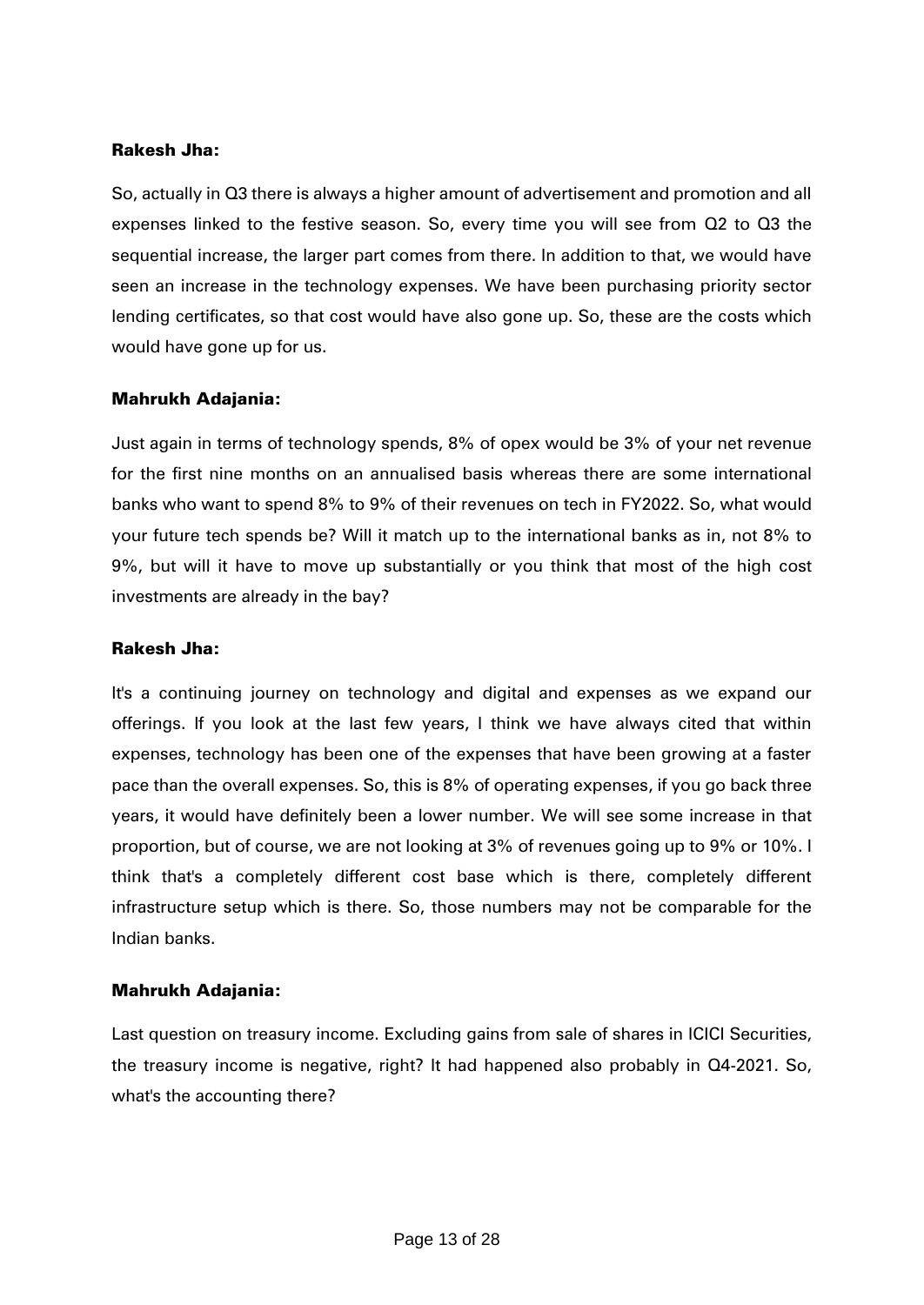The gain from sale of shares in ICICI Securities was last year Q3 because we had to meet that minimum public shareholding requirements.

#### Moderator:

The next question is from the line of Prakash Kapadia from Anived Portfolio Managers. Please go ahead.

#### Prakash Kapadia:

Recently, we have been advertising a lot about our trade services. So, is there a big opportunity to increase market share based on open architecture model like what we have done in retail? Will it be forex-related and payments-driven? Any sense you can give about current market share and the room for growth because we seem to be doing well? Secondly, on the auto side, we have seen the pre-owned car market has grown 2 times of OEM sales in the last few years. So, is there an opportunity we are focusing to grow the loan book? Any tie-ups with Maruti or Mahindra or some of the other manufacturers

#### Rakesh Jha:

On the trade side, definitely, we see a huge opportunity across our business segments, on the small business side as well as the larger corporates. We have been leveraging our digital offerings also to scale up that business. You would have seen that even in our overseas business, we have seen the increase has come from the trade finance book. Domestically also, both trade-related short-term book as well as LCs are key contributors for us and the growth there has been quite good for us and we would assume that would continue to be a strong driver for the fee income as well which Mahrukh was earlier talking about and it kind of fits in very well with our overall approach of capturing the entire customer 360 and the ecosystem. On the pre-owned cars, clearly, that is something where the yields are better and the overall ROEs are better if the credit costs are contained. But, definitely there is some bit of higher risk as well. So, we would want an optimal proportion of pre-owned cars in our car loan business. Nothing specific to highlight there. We are very happy to grow that business and the proportion for us has been increasing as well. It is an important component especially from an overall car loan business profitability point of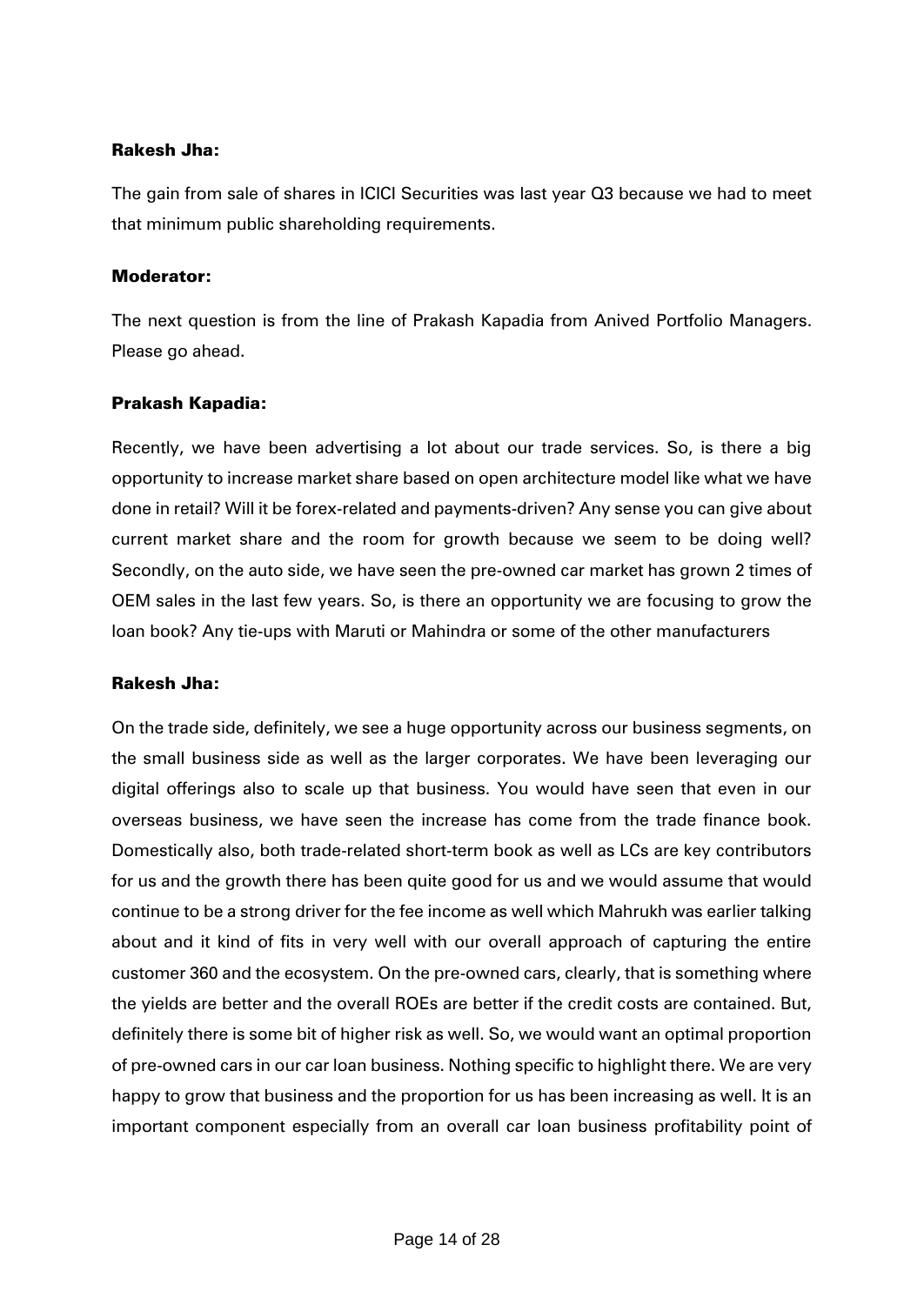view. This segment actually provides a higher ROE definitely than the new car loan business.

### Prakash Kapadia:

Any sense on that market share if you could give, are we in low teens, or 3%-5% on some of the corporate initiatives which you mentioned and can it grow in the near future?

#### Rakesh Jha:

We of course track those market shares based on various data, but we have not disclosed that per se separately. The market share would, vary anywhere from 5% to up to 15% across the various initiatives that we are doing.

# Moderator:

The next question is from the line of Nitin Agarwal from Motilal Oswal. Please go ahead.

# Nitin Agarwal:

So, the question is on the credit card segment. We have shown a very strong growth in cards spends. If you can share some light on how the revolve rates are trending in this business now?

# Anup Bagchi:

On the credit card, there are sort of a couple of things that we are doing which is leading to slightly better growth. One is on the retail segment itself. We are doing much more intense activity on the portfolio in the sense that what are the customer behaviours, where are they behaving and whatever spends we have to do on activation or spends that we have to do on rewards and other things, we are ensuring that every rupee that we are spending, it is matching with the customer behaviour or what we think will be the customer behaviour so that the return on those investments are good. We don't see it as expenses, we are actually seeing it as return on investments, from every rupee invested how much return is going to come. Second, we also had good help from Amazon as you know. The portfolio risk is very little, the spends are very high and the quality of customers is also very high. The third one, there is a nice portfolio that is getting built up on the commercial cards. So, these are the three big drivers that are happening. We saw that in the first wave and then second wave, the revolver rate actually came down a little bit and now it is again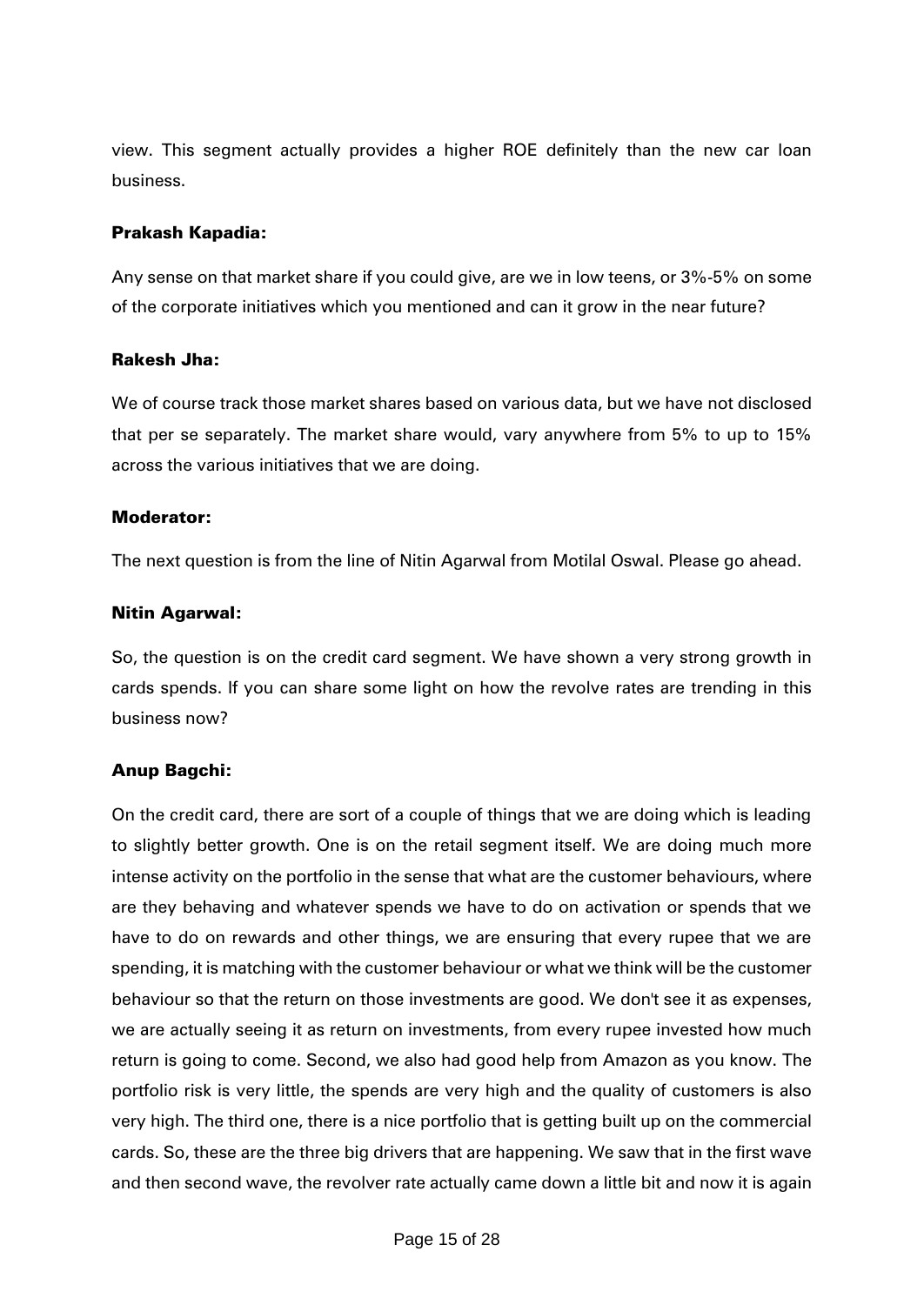coming up. We'll have to see how it pans out during the third wave. But indeed, the revolver did come down and people did get conservative on that. So, as of now this is the situation of cards. We are now seeing that the impact of the third wave is not very large. The spends during the festive season and were very strong. After this wave gets over, I think it will be back to where we were and life will be good.

### Nitin Agarwal:

So, we are not very far from the pre-COVID levels of revolve rate, this is what we can take away?

# Anup Bagchi:

From a consumer behaviour perspective, all I can say is that whenever there is a stress or fear the revolve rate actually comes down and not goes up, and customers don't sort of revolve that much, but as there is normalcy, as consumers get more confident the revolve rate actually goes up.

#### Nitin Agarwal:

Second question is on the recoveries that we had during the quarter. What has actually driven this because this has enabled like a pretty sharp reduction in our credit cost, it has come down to 1% annualised for the quarter. So, has this like undershot in terms of the 1% number this quarter or how do we look at this trajectory going ahead?

# Anup Bagchi:

I will just respond on the retail side and then hand it over to Rakesh. We have been sharing with you a lot of work that we are doing on the pre-delinquency management. On the predelinquency management, there is a lot of data that we have such as which are the customers that are most likely to bounce and where you should collect and if there is an overdue, which are the sectors, which are the profiles of the customers with higher chances of recovery due to presence of cash flows. So, we are able to allocate our energy and resources towards collections efficiently and that has really helped us and we are improving those models by the day. With more data, the machine learns more and the pre-delinquency management get better. That has certainly contributed a lot to our recoveries. Because at this point of time, if there is cash which is coming with the customers, depending on who reaches first, they get repaid. As the stress in the economy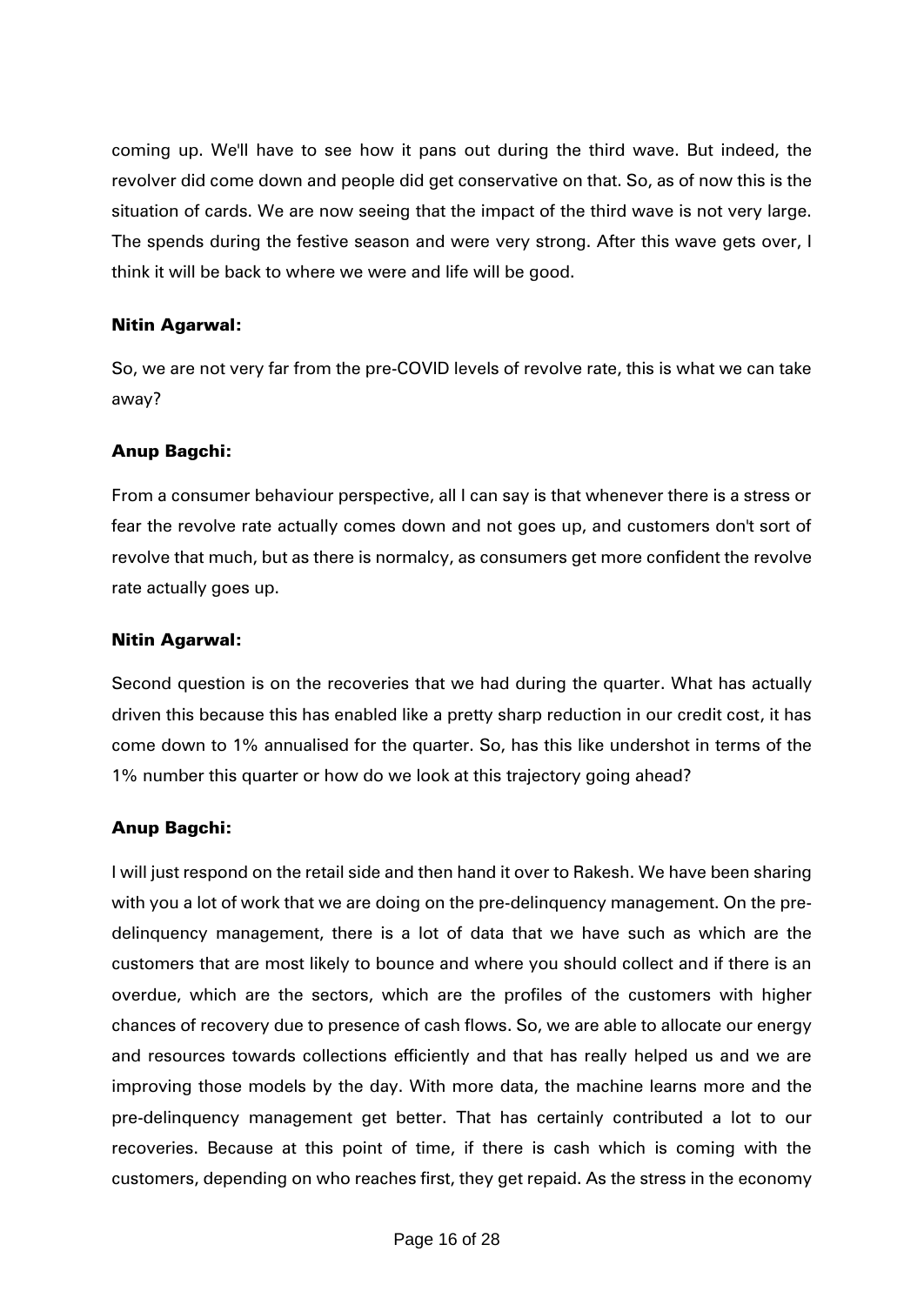comes down, of course, everybody will get repaid. But when there is a stress in the economy and you are going for collection, it is important that if there is one call to be made, which is a customer, where you have the highest probability of collection, the call should go there. So, on the retail side essentially, those are the recoveries. Also, as for us, we have always been maintaining that the consumer behaviour is that it goes overdue, but it comes back. So, there are two reasons why customers go overdue, one is because of their own cash flow stress, the second one sometimes once in a while is on account of intent. Our experience is that the intent percentage is really very low. All customers want to pay back and when they want to pay back, we have seen that there is a cashflow mismatch. So, partly you can give them restructuring. If you think that it is only a temporary loss of income, and they are going to come back, and you also do pre-delinquency management and collections, data analytics that you have done so that you are able to allocate your resources well for collections. So, that has certainly given us the flip. On the balance part, I just request Rakesh to elaborate.

#### Rakesh Jha:

As Anup talked about the reasons for the higher level of deletions that we have seen from the NPA portfolio, I think overall in terms of credit cost through the cycle, we have talked about 25% of our core operating profit as the number. So, near term, of course, it will depend on how things pan out. We don't want to give any specific guidance on the credit cost per se, but in second quarter, we had said that second half, we do expect the level of gross additions to come down from what we have seen in the first half, specifically the first quarter, and the trend has been in line with that.

#### Nitin Agarwal:

And this level of credit cost, we have reported after making how much of restructured provisions, it's almost like Rs. 5 billion, am I right?

#### Rakesh Jha:

Yes, Rs. 4.5 billion.

#### Nitin Agarwal:

That amounts to only 15% of core operating this quarter then.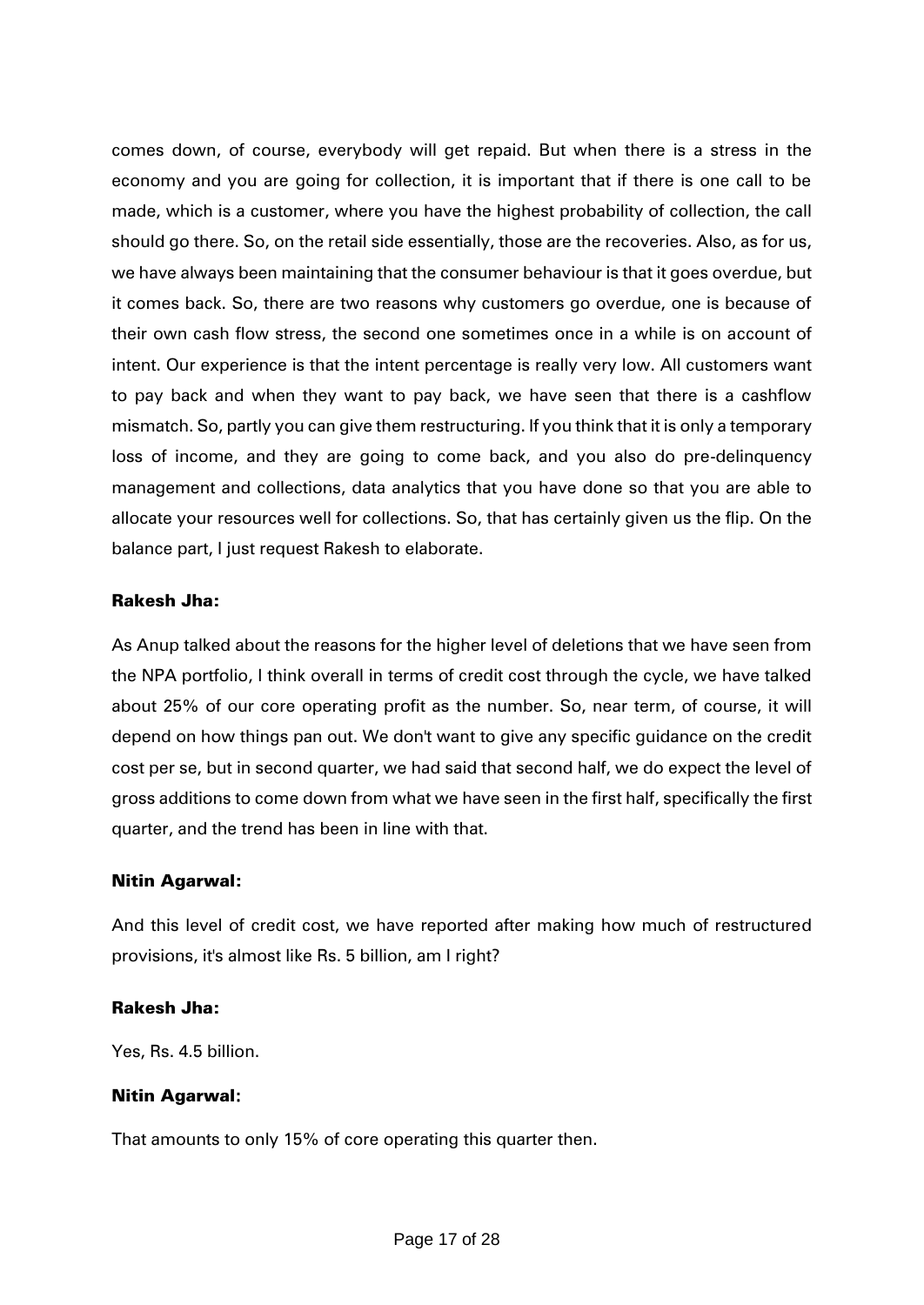So, in that sense, actually, this quarter, we have made two provisions. One is the restructured provisions that you refer to, which was about Rs. 4.5 billion. We have also taken some provision on our security receipts, another about Rs. 4.5 billion on a prudent basis. So, those two additional provisions we have taken.

# Moderator:

The next question is from the line of Naishi Shah from Acko General Insurance. Please go ahead.

#### Naishi Shah:

I'm just confused about one of the data points that is shared. You said that net deletions of Rs. 1.9 billion from gross NPA and you clarified that this is not write-off. So, then could you please explain what this number is?

#### Rakesh Jha:

The gross addition to NPAs was about Rs 40.18 billion. That is the fresh slippages during the quarter and we had deletions, upgrades, recoveries of Rs. 42.09 billion where we would have either recovered the loans in full or we would have recovered the overdue amount in full so, the account would have got upgraded. So, the Rs. 40.18 billion of addition less the gross deletion of Rs. 42.09 billion is the net addition or reduction in this case of Rs. 1.91 billion that we refer to. And then thereafter, we have also done write-off of about Rs. 40 billion.

# Naishi Shah:

Also, from the write-off, could you just tell me how much was from the restructuring book?

#### Rakesh Jha:

Write-off from restructuring book would really not be there. We would have seen some slippages.

# Naishi Shah:

What kind of slippages did you see if I may ask?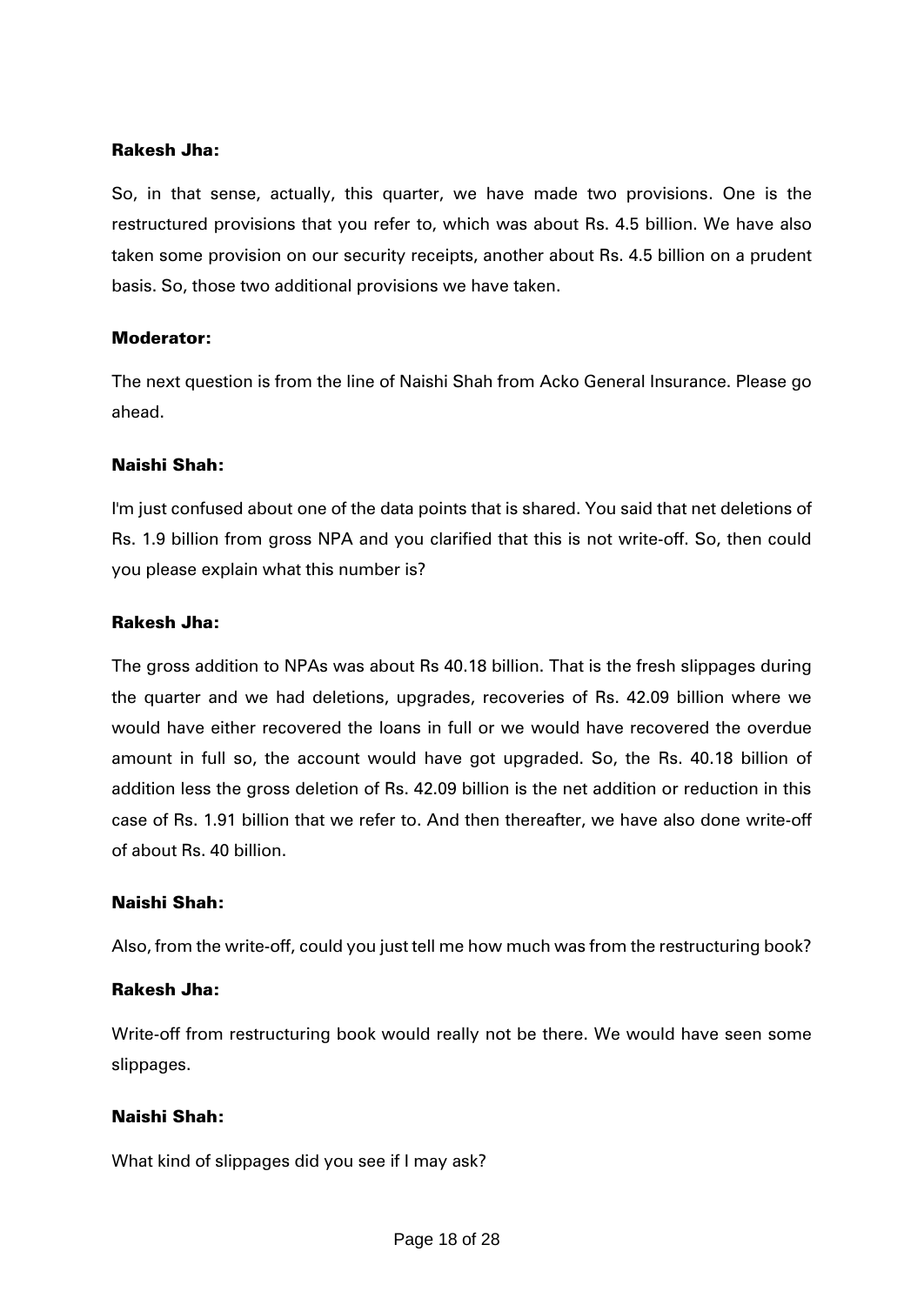We have seen some slippages from the restructured portfolio. Of the reduction on the restructured loans about one-third has been because of slippages, two-thirds has been recovery. That's the kind of trend that we have seen.

#### Moderator:

The next question is from the line of Jai Mundra from B&K Securities. Please go ahead.

#### Jai Mundra:

Can you share some more details on your fee income, maybe you can give the bifurcation of the fee into may be third-party related, liability-related fee, credit card or any other bifurcation?

# Rakesh Jha:

We don't disclose that. What we do disclose is that 76% of the fees is coming from the retail, business banking and SME segments. Right now, we have not given any further details per se, but in future maybe we will look at it.

#### Jai Mundra:

On growth in SME and business banking, we are putting very strong growth there, I just wanted to check what could be the lending rate here, I mean, even a broad range would be helpful, what is the range of interest rates for the loans originated in the business banking portfolio

#### Rakesh Jha:

Lending rate will be in a wide range. It will not really be helpful. To the best of the customers the rate can go as low as 7%. We also do a bit of unsecured there, overdraft and all where the rates will be well in double digits. So, it's a wide range per se.

#### Jai Mundra:

On general insurance arm, now that we have gone below I think 48% or 49% What is the way forward? What is your view on the Bank stake there?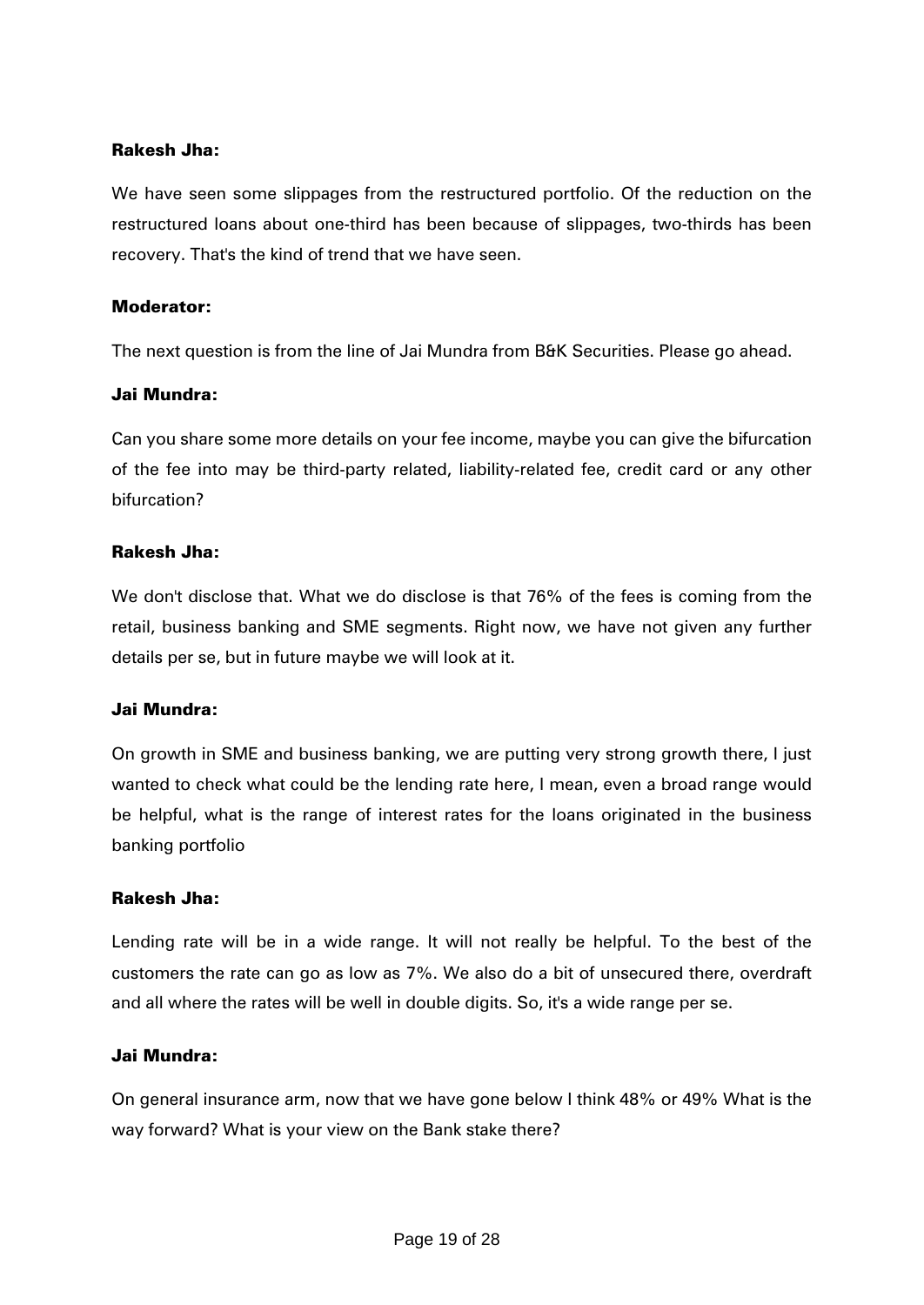As we have disclosed earlier that banks cannot hold between 30% and 50%. Either you have to hold more than 50% or you have to hold below 30%. We have got an exemption from the government through recommendation of RBI to hold between 30% and 50% till September of 2023. So, in the interim, we would need to reduce our shareholding to 30% in ICICI General. So, that would happen through any of the means available or we could also always request for an extension of that period.

# Moderator:

The next question is from the line of Prakhar Agrawal from Edelweiss. Please go ahead.

# Prakhar Agrawal:

Three sets of questions to start and a few follow up to the questions that we have referred earlier. So, we have been seeing a reasonable growth, at least in SME and business banking, would you attribute this to the improving underlying in the segment or is it more to do with the internal changes that the Bank has been undergoing?

#### Rakesh Jha:

If you look at growth in the business banking segment for us, I think over the last four years or so, it has been very strong. SME again for at least the last two and a half years, we have seen that growth. Of course, it has to do with the market opportunity, which is there for us to grow. Additionally, it also reflects the sharp focus that we have put on these business segments and the fact that we have been leveraging our branches a lot more in the past few years. This also has got driven by the kind of streamlining of processes that we have done in terms of customer acquisition, onboarding, underwriting. So, all those steps which we have taken kind of enabled us to grow at this pace. The strong underpinning of technology and digital of course is there because that is something that ensures that we are able to attract customers. A lot of this business that we are doing is with existing customers of the Bank also. As we acquire business from branches, there have been customers who have had current accounts with us, but we have not had a lending relationship with them. So, all of that is something which is really helping us in this growth. We are focused in terms of ensuring that we meet our risk and return thresholds. We look at the granularity and ensure that there is good collateral and exposure is widespread across sectors. All of this is what has really been driving growth for us.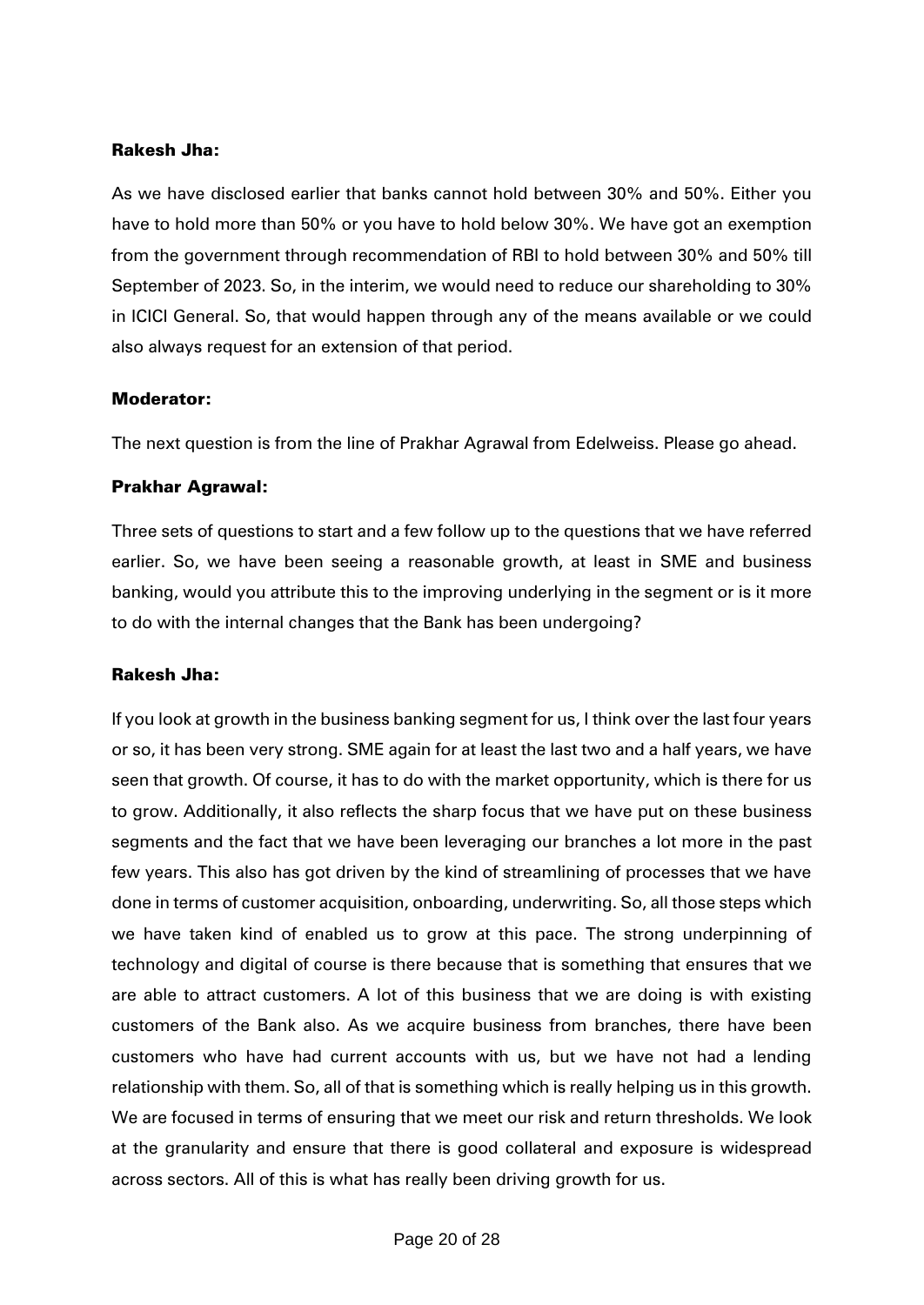### Prakhar Agrawal:

Second bit on fee income. So, while you have highlighted that you have seen growth being more granular in nature, any pocket of pressure that you probably see on the fee income side or any pockets, where you probably see some pressure points of being compared. A couple of banks have been highlighting that.

# Rakesh Jha:

There will always be some element of fee income, which will be growing at a slower pace than overall, plus there are always some regulatory changes which keep on coming. So, for example, on the lending side, the lending linked fee, will be growing slower for us, especially on the corporate side, as we focus more and more on 'A and above' rated lending business. The lending related fees there is much lesser. The third party distribution fees for us that would be growing at somewhat slower pace than the overall fees. So, there will be various things, but if you look at the previous quarter also, our growth was around 20% or so and this quarter is about 19%.

### Prakhar Agrawal:

In terms of your yields, probably we have seen a couple of quarters wherein we have seen pressure points on yield despite reasonably favourable mix change. What would you attribute this to and how do you see your margin in maybe two years, three years out, any sense on that?

#### Rakesh Jha:

Incrementally clearly, there has been a lot of pressure on the lending spreads. I think, given the surplus liquidity in the system and overall, loan growth for the system is indeed still running at around 8% to 9% kind of level. So, that is something which has impacted the yield and it is there for all the banks that we have seen. In the near term, like we had said last quarter, our first half NIM was about 3.94% and we had talked about protecting our NIM at around that level in the near term, and that's what our focus is. There are a lot of moving parts. I think on the deposit side, the deposit costs have bottomed out for banks. On the lending side, maybe there is still some further pressure which could be there. The surplus liquidity in the balance sheet, as that keeps getting deployed, I think that will be a positive as well. And then of course, how the overall market rates and repo rate move will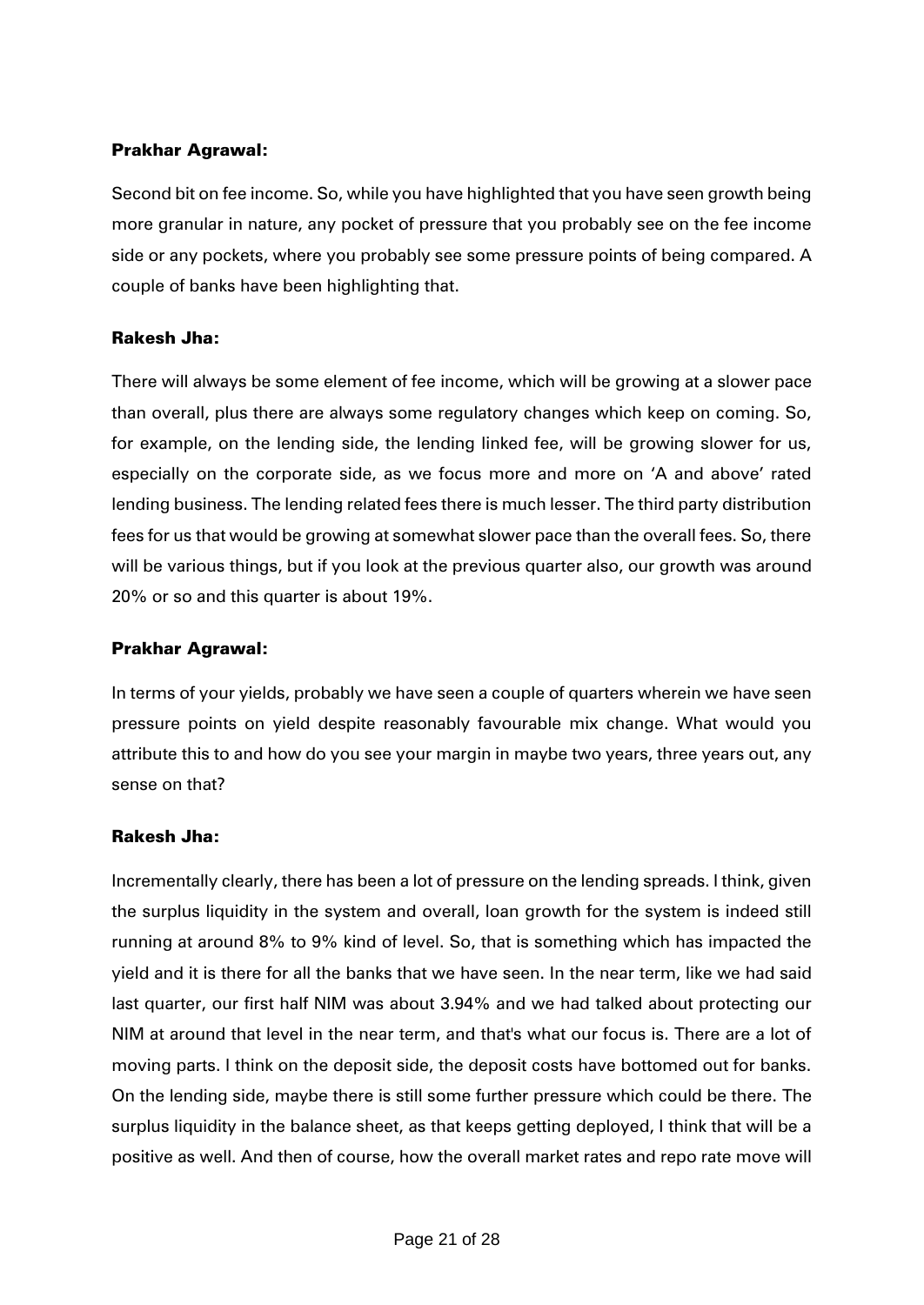also impact. Like I said, for us, nearly 38% of our loans are linked to repo rate and 7% to other external benchmarks as well. These are all the factors that we will have to see. Our objective will be to kind of see and protect our NIMs at the nine months level where we are.

#### Moderator:

The next question is from the line of Mahesh MB from Kotak Securities. Please go ahead.

#### Mahesh MB:

Just a couple of questions. One, there has been a marked increase in borrowings and we see it in quite a few banks as well. Any particular reason for this?

#### Rakesh Jha:

We raised about Rs. 80 billion of infra bonds during the quarter, there is no SLR and CRR requirement which is applicable and also one gets a benefit on priority sector lending, because that amount gets reduced from the ANBC while computing the requirement of priority sector lending. So, that is one element. Plus the other thing, which will always be there is that, it can always be a balance sheet-end numbers in terms of where you are on the market borrowings. There are some opportunities at points of time where you can borrow and deploy. Otherwise, the underlying increase is that Rs. 80 billion of infra bonds that we have done.

#### Mahesh MB:

Second question, Rakesh, the recoveries and upgrades in the retail portfolio is still matching, the slippages. So, we assume that at a net level, the impact on the P&L will be quite negligible, and there are no large slippages on the corporate side. So, you come to a point where credit cost comes down quite sharply. We have also seen ROE now touching 15%-odd. Internally, what is the way forward from here? Do you allow the ROE to inch up? Do you increase the riskiness of the book by going towards a slightly risky segment? Do you invest more? How are you seeing the next few quarters?

### Rakesh Jha:

Mahesh, I think, we will have to look at it slightly more from a medium to long term perspective. In the near term, of course, we have seen a lot of deletions from NPLs coming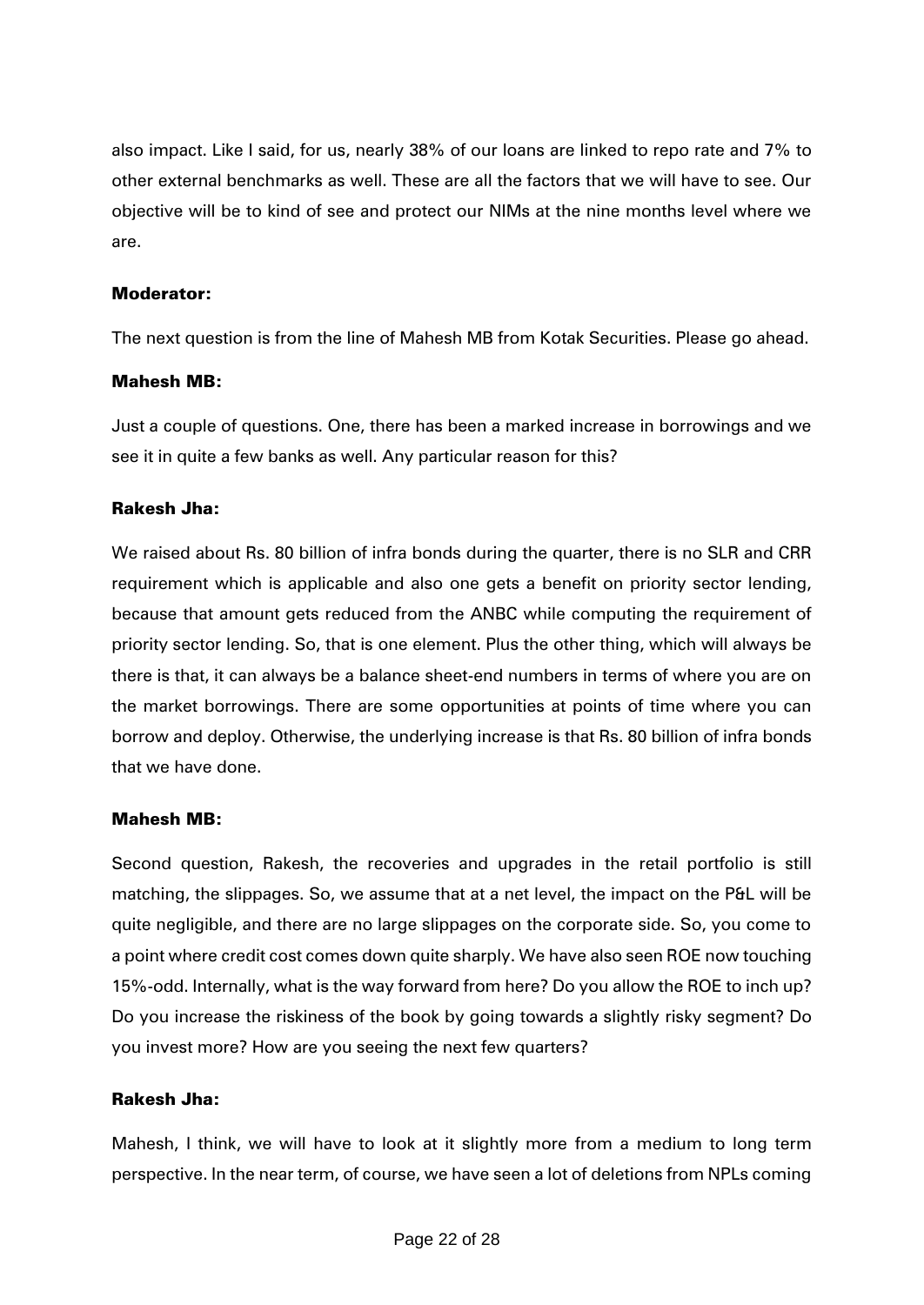in. It also reflects the fact that we did add a fair bit of NPLs last year and in the first quarter this year. This trend of deletions at some stage will definitely slow down as well. So, as of now, I think we would kind of stay with our long term estimates for credit cost. In the near term, yes, it could end up under-shooting that. That is always a possibility, but let us see. In terms of the point that you are saying on the risk aspect of it, I think that is something, which we always look at it from risk and return thresholds together. That's why we have been happy to grow credit card book or personal loan book as well. Aside from the fact that because of the pandemic the growth has been much lower over the last six quarters or so in this portfolio. As you are aware, prior to Covid, that book was growing at close to 40% on a year-on-year basis. Unfortunately, the third wave has happened, otherwise, things were kind of getting back to a much more normal level. As Anup mentioned earlier, as things normalize, we will see more increase in some of these segments, where the customers are also happy to take some of these loans, which are more from a discretionary perspective. We will always evaluate that in terms of the portfolio.

#### Mahesh MB:

I'm just kind of giving a hypothetical question here. If you have a choice where loan growth is not coming at the margins at which you want, but credit cost is falling off sharply, would you go for that loan growth given that the customer segment is less risky?

# Rakesh Jha:

Yes, we would. Again, it is nothing to do with the historic book. One has to look at what your underwriting is on an incremental basis. What we look at is the final contribution to the core operating profit and the related credit costs. Those are the two things that we look at. So, especially on the retail side, the net interest income piece, expenses, sourcing cost, credit cost, all of these are variables, which we are happy to use to optimize the return on the portfolio. So, that's definitely something that we would look at.

#### Moderator:

The next question is from the line of Aakriti Kakkar from Goldman Sachs. Please go ahead.

#### Rahul Jain:

Hi. I am Rahul. Just a couple of questions, actually, more product related. Mortgages have been growing nicely in the last few quarters. So, just wanted to understand, there's been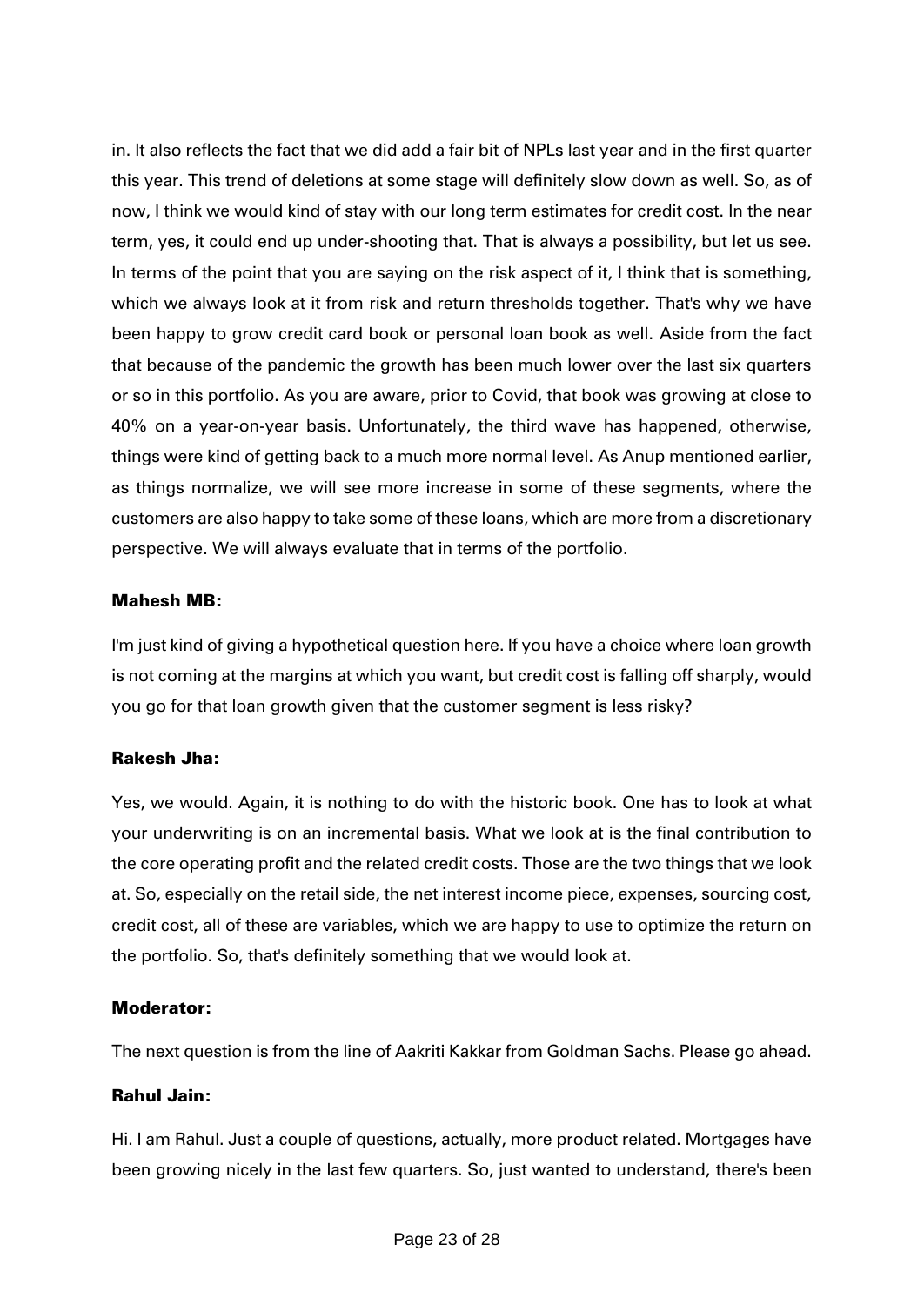clearly a compression on yields and given where the yields are, how are you thinking about it in terms of making money on this product? This question actually is not only about mortgages, but also in terms of the cross-sell opportunities that are available thorugh the mortgage customers. So, just wanted to understand how you are see that playing out because growth has been strong and the pricing.

# Rakesh Jha:

So, pricing on the mortgage side, is always competitive. I think we are very clear that we don't want to be price leaders in any of the segments including mortgages. But, if we see the market rates where they are, we would be happy to be at par because, indeed, it's a sticky product, you acquire good long term value customers. We are happy to match the lending rates that are there. It's not that we will go and do our entire business at the headline rates which are there. We look at the portfolio, we look at the risk and we kind of work out what are the yields that will work for us from a portfolio perspective. We also factor in the overall customer profitability, not just from the mortgage business. At times, we also look at the mortgage plus the loan against property business in aggregate to see where our overall returns are. The good thing with the mortgage book is that all of this is floating rate linked to repo rate. So, at some stage as the funding costs go up, those yields will also kind of go up, but there can definitely be a lag between that happening. We will continue to focus on the mortgage book and that is an important book for us to grow and we will be competitive in terms of pricing there, though we will not be price leaders.

# Rahul Jain:

Just a follow up question, the customer level profitability also, let's say over the last two to three years, you all have been able to maintain that or that has also come under pressure?

# Rakesh Jha:

Actually, customer level profitability on the retail side that we look at, basically one has bands of profitability and we track that very closely. The respective retail branches, the zonal heads and we try and kind of move the customers up those profitability bands. There it is definitely helpful when you are able to sell more products and services to the customer. Now we have seen a slight uptick in deposit rates, so maybe the lowering of mortgage rates will hopefully be behind us, but let's see.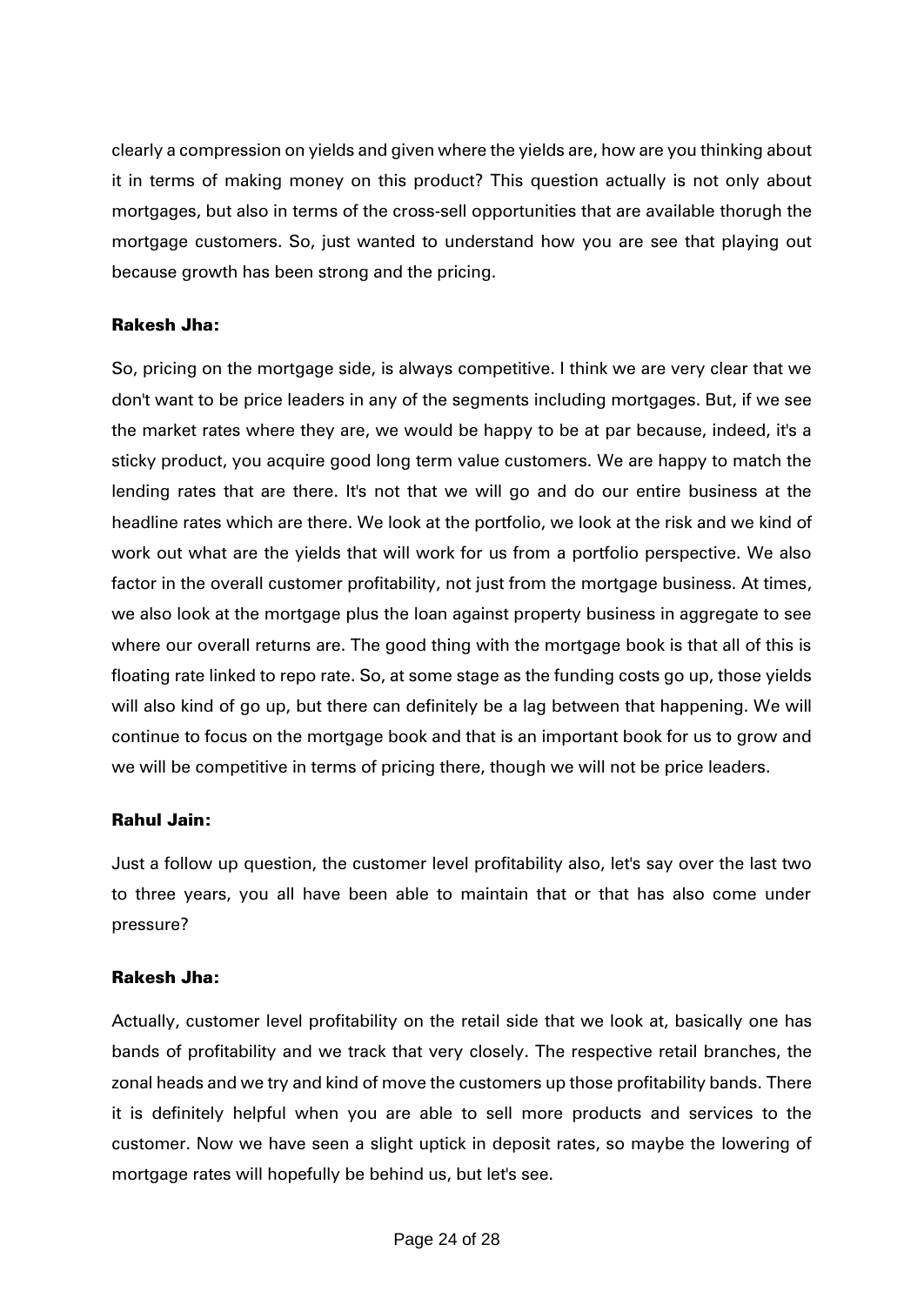#### Rahul Jain:

The other question actually was again going back to credit cards and just looking at your slide 30. I think the spends market share has really picked up nicely, but the number of cards is like in a particular band of 17% to 18%, so, does it mean that the spends Anup talked about, the partnership with Amazon has been pretty good? So, cards have become more productive given the spends per card, the market share gain over there is much higher. So, just trying to understand, what explains the sharp pick up in the market share on spends versus the number of cards? How much more traction would there be on a goforward basis?

# Anup Bagchi:

As I said earlier, there are three drivers. There is normal retail where sharper portfolio management is driving the spends. With Amazon, the good thing is that the activation rates are quick. So, if there is a card, the customers generally immediately start the spends. Here, really the S curve is very steep. That is the second thing. And third is on the commercial cards side, there is an improvement. So, these are the three drivers of card spends. And they seem to be quite secular and customers are activating. I must also add to what Rakesh was saying, overall, I think the dispensation of customers, because of whatever is happening within our Bank and with the help of our brand, we are sensing that customer propensity to also take our cards or come to us and do more business with us is also increasing. Of course, while we are working hard, I must say that customers are also tilting a bit towards us because of the brand and because of the positivity of the Bank at this point of time.

#### Rahul Jain:

Then there are 2 million cards Amazon Pay cards, which is roughly 17% of the total cards issued, if I'm not wrong. But, on spends, would it be a much higher number, like north of 20%, 25%?

#### Anup Bagchi:

The propensity of customers of Amazon card to spend more is higher.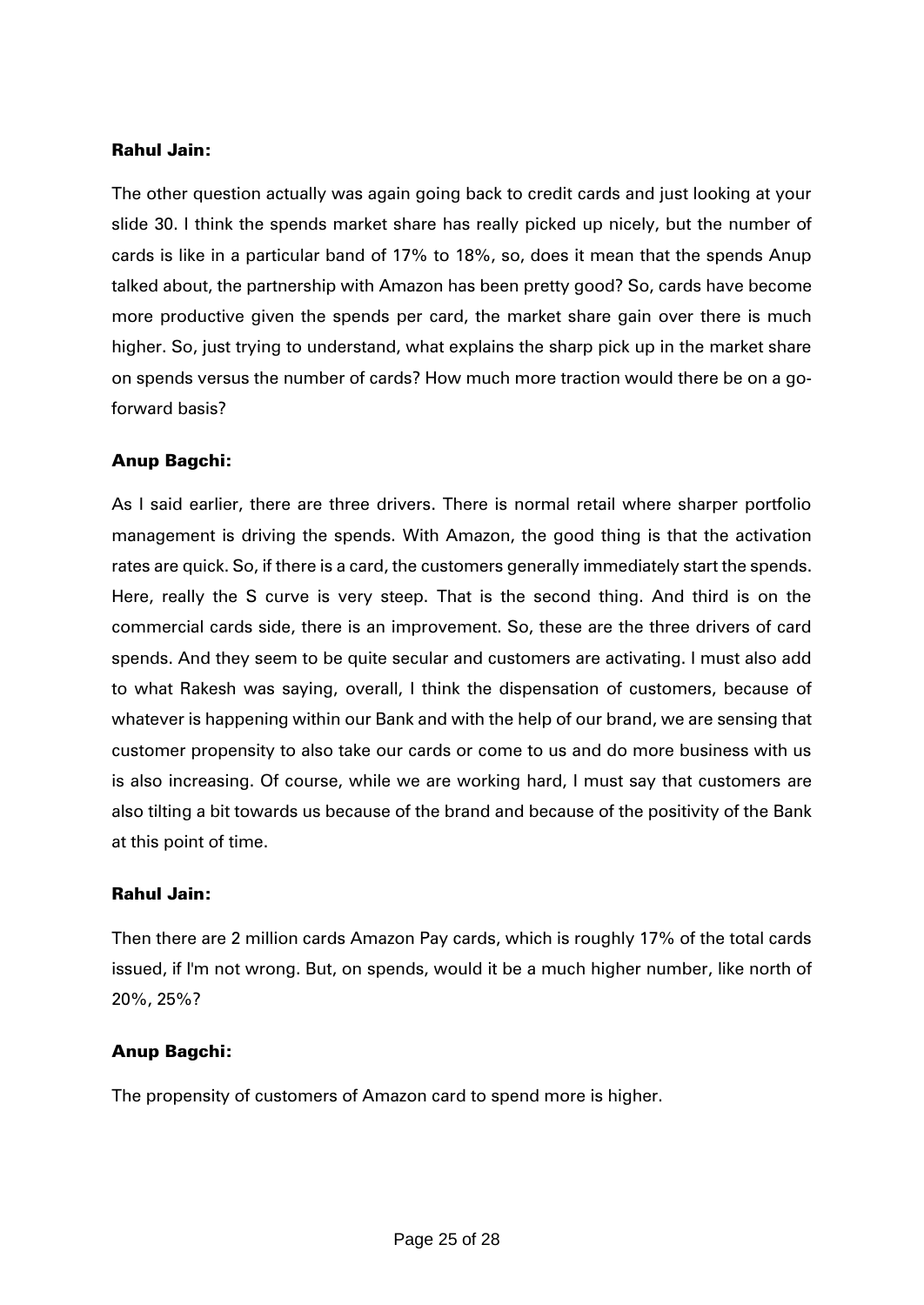# Rahul Jain:

Rakesh, the write offs were pretty sharp this quarter. What explains this kind of write offs, which product segment would have driven this?

### Rakesh Jha:

There is no specific explanation per se, but indeed we have a high level of provisions against the gross NPA and that's what we have written off. A fair bit of that will also be against the retail NPAs. You would have seen the gross retail NPAs have also come down in the December quarter over September quarter.

#### Rahul Jain:

No specific products across the board?

#### Rakesh Jha:

It is across retail products.

#### Moderator:

The next question is from the line of Nilanjan Karfa from Nomura. Please go ahead.

#### Nilanjan Karfa:

Hi Rakesh, I'll go back to the question of Mahesh, but let me frame it a little differently. Obviously, the credit cost is going down quite sharply. Given the construct of the loan book, everybody seems to believe that as the repo rate kicks in, we will get a benefit. Cost ratios are broadly going to be okay. Reality is that banking is a cyclical basis. The problems that I potentially see, and I'm probably feeding this answer, is a very lopsided kind of growth in the overall loans of the system. In my opinion, it looks to me that banks are enjoying a very good pricing power, at least at this point of time. Would you therefore want to believe or give us a sense that it is probably the margins, which will have a fair amount of pressure going forward? That could also be from your perspective, because if growth remains like this, banks would typically prefer to get into a volume-driven growth than a unit economics of the growth.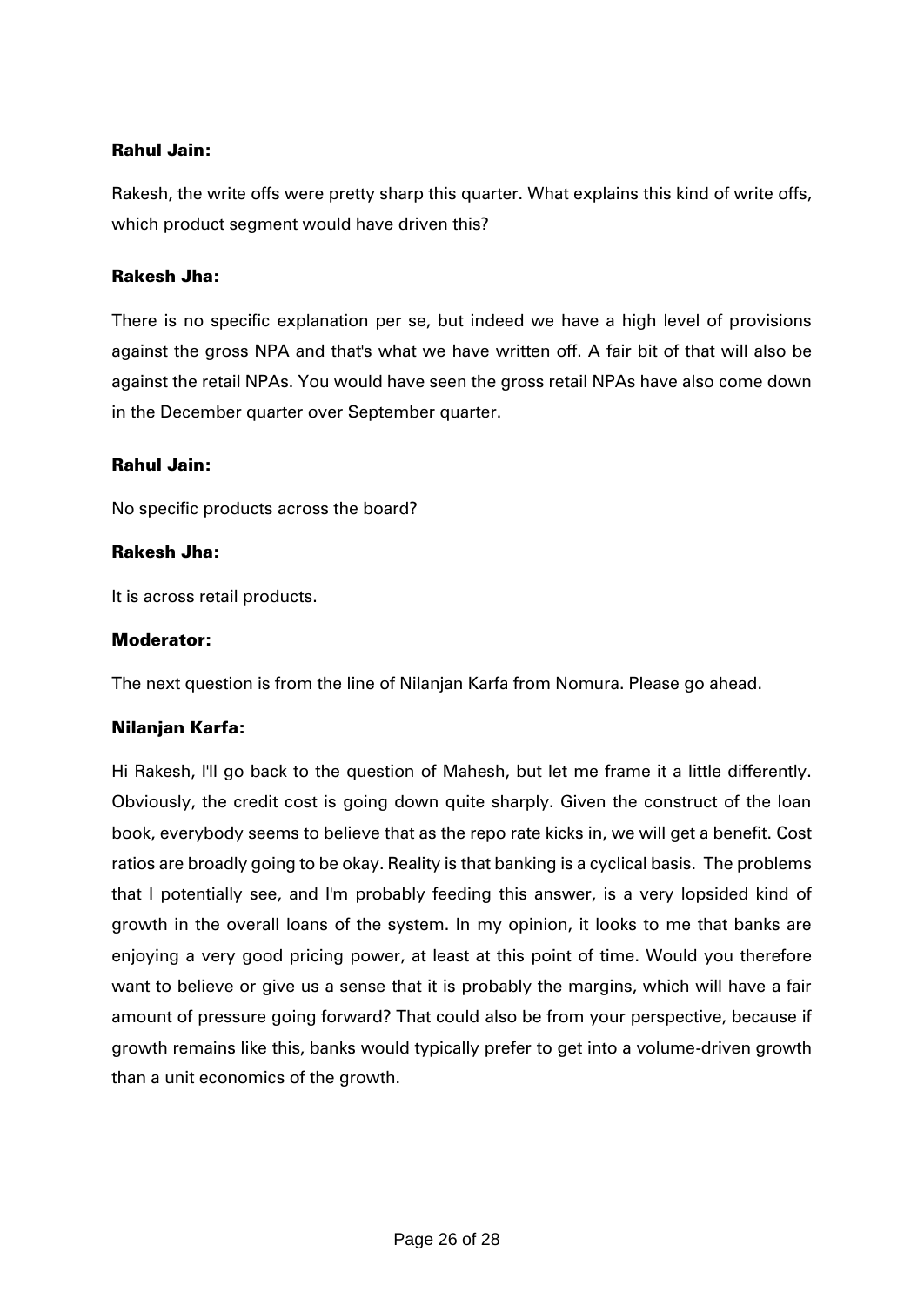Nilanjan, overall clearly there will be pressure on lending yields and lending spreads. We have seen that, especially now with the deposit costs kind of bottoming out across the banking system, but still there is surplus liquidity in the system. So, definitely in the near term that is going to be the scenario. One has to kind of manage through that period.

# Anup Bagchi:

Also, I'll just add that at this point of time, I think pricing pressure is there and the yields are low because 10-year G-sec is at 6.50% and mortgages are at 6.70%, I don't remember in the last many years, where the delta between the mortgage pricing and 10-year was so low. Of course, this is resettable and this is one year and all of it, but finally it is a longterm floating rate loan. And if you look at the rate at which good SME customers are getting loans, that spread over government securities is also quite competitive.

# Nilanjan Karfa:

By any chance, would you want to consider that, not just ICICI Bank, but in general, given the spread gaps that you're talking about, we are taking risks which might materialize in the longer term?

# Anup Bagchi:

From the Bank's perspective, I think we will be very careful on risk-calibrated growth. It is very difficult to comment on other people. From our perspective, we will be very, very careful about risk-calibrated growth.

#### Nilanjan Karfa:

I'll do it offline. Just one additional question on the ECLGS portfolio, any clarity on the total stock of loans at this point? How has the total stock of loans behaved? How much it has come down? How much of that has slipped in the December quarter?

#### Rakesh Jha:

In terms of numbers, it could be pretty similar to what it was in the September quarter. In terms of the portfolio, I think we said it last time, our approach was one where we wanted to use the facility with the businesses where the model was not broken and we had